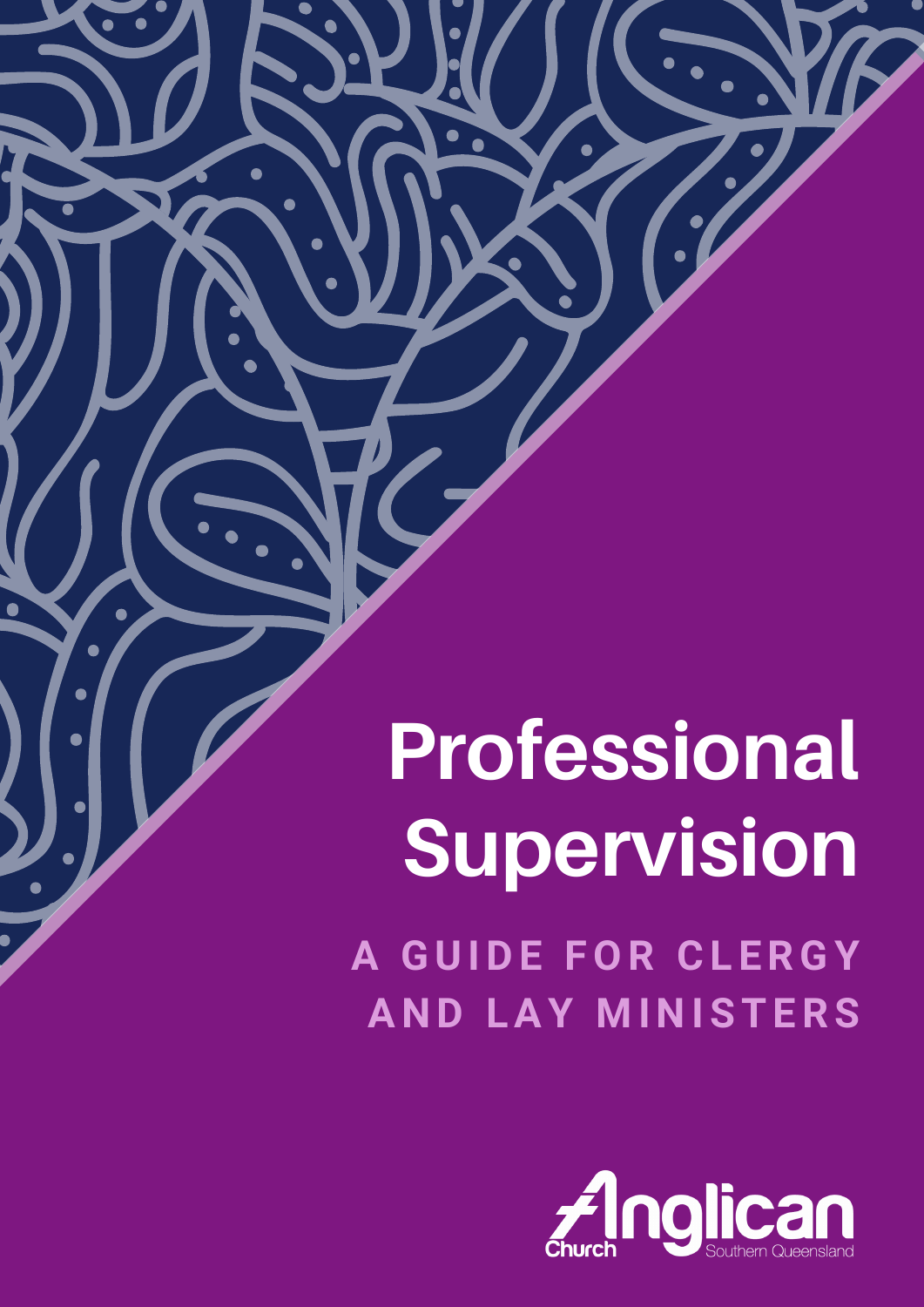# **Contents**

|                                                                                                                                                                                      | Introduction                                                              |               |
|--------------------------------------------------------------------------------------------------------------------------------------------------------------------------------------|---------------------------------------------------------------------------|---------------|
| 2.                                                                                                                                                                                   | What is professional supervision?                                         | 3             |
| 3.                                                                                                                                                                                   | What are the benefits of professional supervision?                        | 8             |
|                                                                                                                                                                                      | What should I look for in a good supervisor?                              | 10            |
| 5.                                                                                                                                                                                   | What are my responsibilities as a good supervisee?                        | 12            |
| б.                                                                                                                                                                                   | How do I prepare for supervision?                                         | 13            |
| 7.                                                                                                                                                                                   | What can I expect in a supervision session?                               | 15            |
| 8.                                                                                                                                                                                   | How can I get the most out of supervision?                                | $\mathbf{17}$ |
|                                                                                                                                                                                      | What kind of agreement is there between the<br>supervisor and supervisee? | 18            |
|                                                                                                                                                                                      | What is good practice in supervision?                                     | 20            |
|                                                                                                                                                                                      | Other matters to consider                                                 | 21            |
|                                                                                                                                                                                      | Related documents, references, resources &<br>acknowledgements            | 23            |
| <b>Appendix 1:</b> Example supervision covenant/agreement<br>25<br><b>Appendix 2: Preparing for supervision</b><br>26<br>Appendix 3: Possible topics to explore in supervision<br>27 |                                                                           |               |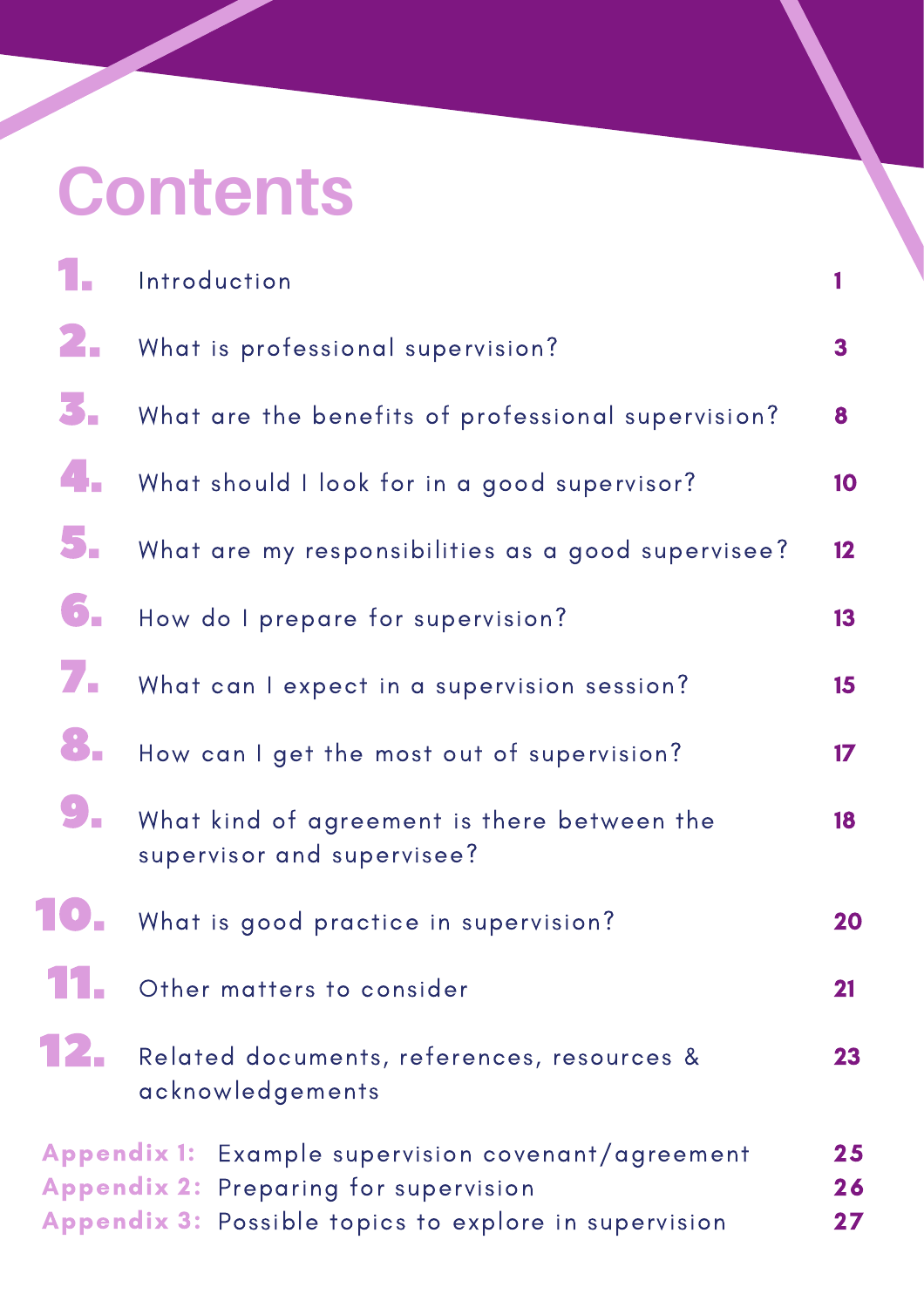#### <span id="page-2-0"></span>**Introduction 1.**

Ministry, in its varied forms, can be filled with delights and joys, as well as frustrations and sorrows. There is the immense privilege of walking side by side with people in all kinds of situations, offering support, guidance and spiritual insight. There is also the awareness that the need is always going to be greater than any individual or even community will be able to meet.

Statistics, as well as our own experience, show the high rate of burnout amongst clergy, as well as the realisation that many struggle on, often battling with feelings of discouragement, exhaustion and isolation. Many members of the clergy feel alone and that they have no one they can talk openly and honestly with.

Being called into ministry, therefore, also means being called to a certain level of self-care — to protect and preserve our own well-being as clergy and lay ministers, as well as the well-being of those to whom we minister. We are called to keep watch over ourselves (Acts 20:281) and to watch our lives as well as our doctrine (1 Timothy 4:162) — this leads to holistic well-being, for ourselves and those we serve.

## SCRIPTURE

- $^{\rm 1}$  "Keep watch over yourselves and over all the flock, of which the Holy Spirit has made you overseers, to shepherd the church of God that he obtained with the blood of his own Son." (NRSV)
- $^\mathrm{2\,\prime\prime}$ Pay close attention to yourself and to your teaching; continue in these things, for in doing this you will save both yourself and your hearers." (NRSV)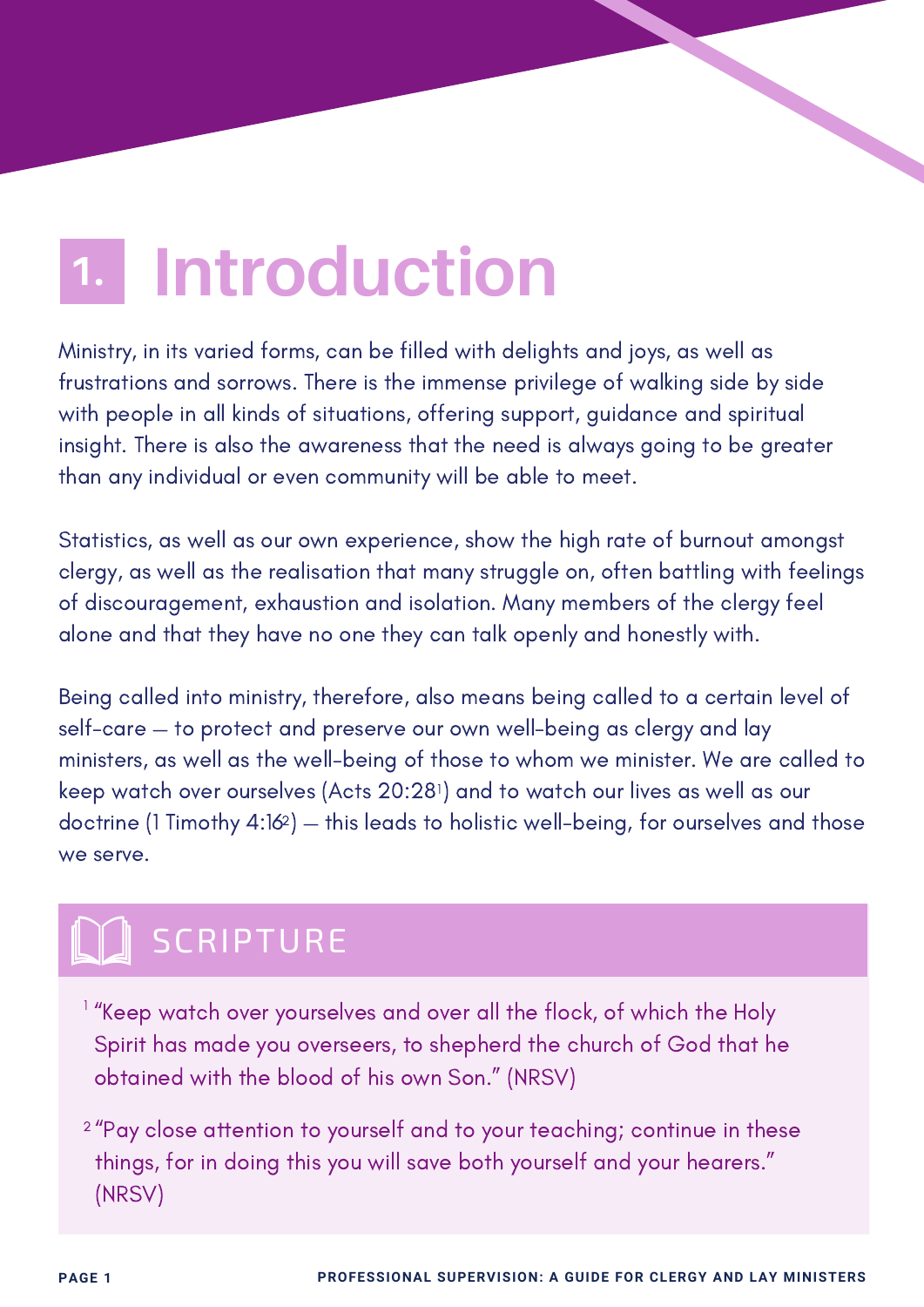One such avenue of self-care is professional supervision. More and more churches are becoming aware of the need for and benefits of professional supervision for those engaged in ministry: benefits for those called to ministry, for those who are being ministered to, and for the wider spiritual community. When a clergyperson or lay minister receives the appropriate support and encouragement, not only is the clergyperson or lay minister more effective and compassionate, but the whole body of Christ is supported and encouraged.

You may have come across supervision before and may have experienced it in some form or other, but might not be entirely sure of what it is meant to look like in your present context. This guidebook will answer some of the questions or clarify concerns you may have about what it is, how it works specifically in your ministry context and how it will be of benefit to you and your community.

#### BENEFITS

Professional supervision benefits:

- Those called to minister.
- Those who are being ministered to.
- The wider spiritual community.

This guidebook will explore questions and topics such as:

- What is professional supervision?
- What are the benefits of professional supervision?
- What should I look for in a good supervisor?
- What are my responsibilities as a good supervisee?
- How do I prepare for supervision?
- What can I expect in a supervision session?
- How can I get the most out of supervision?
- What kind of agreement is there between the supervisor and supervisee?
- What is good practice in supervision?
- Other matters to consider
- Related documents, references, resources & acknowledgements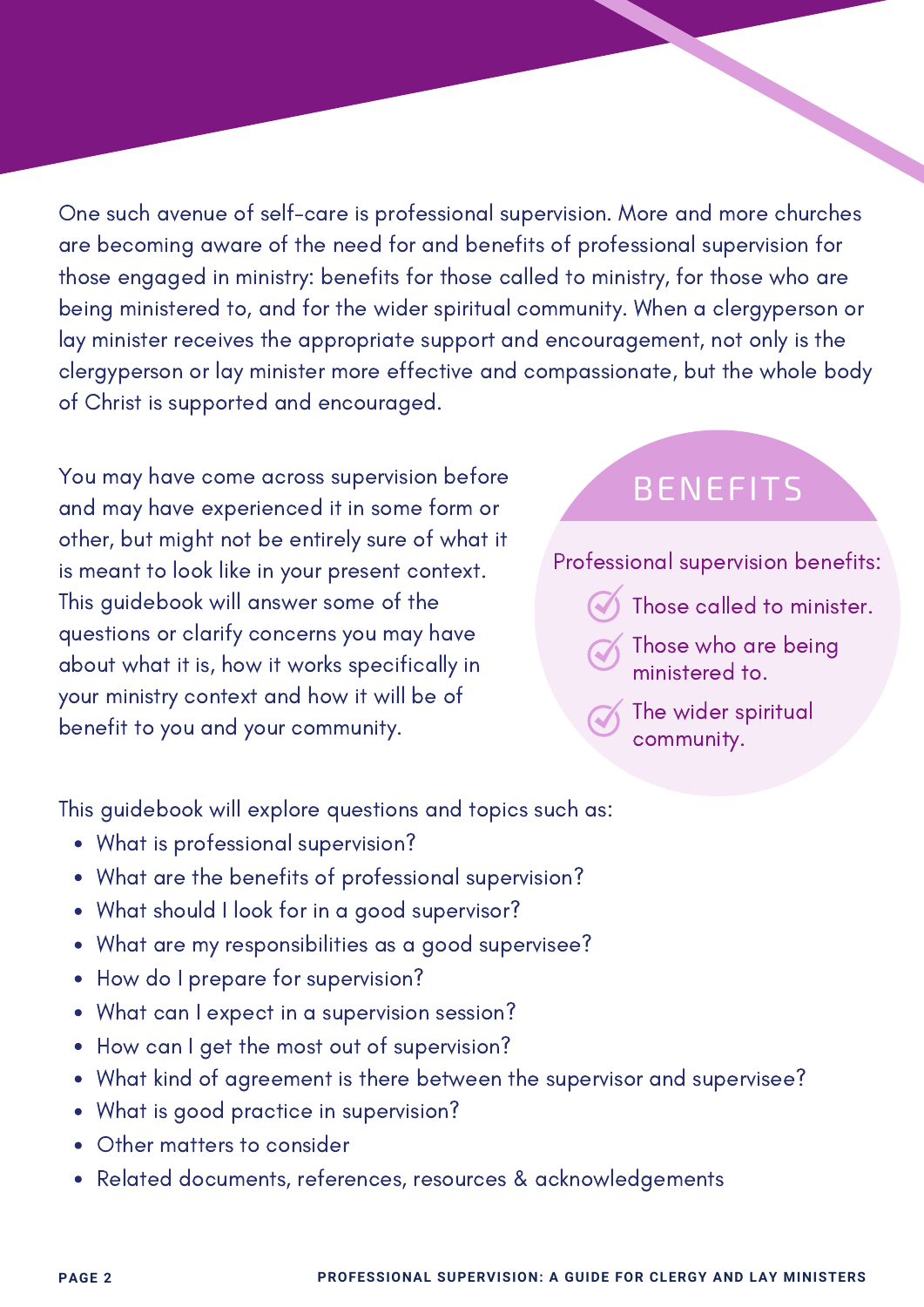## <span id="page-4-0"></span>**What is professional supervision? 2.**

Professional supervision is an intentional, regular conversation between a professional supervisor and a practitioner (clergyperson or lay minister, etc) to focus on the ministry of the practitioner and any issues arising from that ministry. It provides a safe space for the clergyperson or lay minister to explore such issues, as well as giving opportunity to reflect on aims, vocation and future development. Good supervision will also have a strong emphasis on the well-being of the clergyperson or lay minister and the way that ministry is conducted faithfully and compassionately.

It is intentional, in that it is a contractual agreement with a specific focus: the ministry of the supervisee. It is regular, in that it usually takes place every four to six weeks in order to provide ongoing, consistent support. It is conversational, in that both parties mutually engage, question and reflect openly and honestly.

You may have experienced supervision before, either as a student/ordinand (where the supervision was part of your training and development) or as an employee (where the supervision was part of line-management procedures).

Professional supervision in the ministry context, however, will probably look quite different and the purpose and process may be quite different.

#### PROFESSIONAL **SUPERVISION**

- Intentional, regular conversation.
	- Every four to six weeks.
- Safe space to explore ministry issues.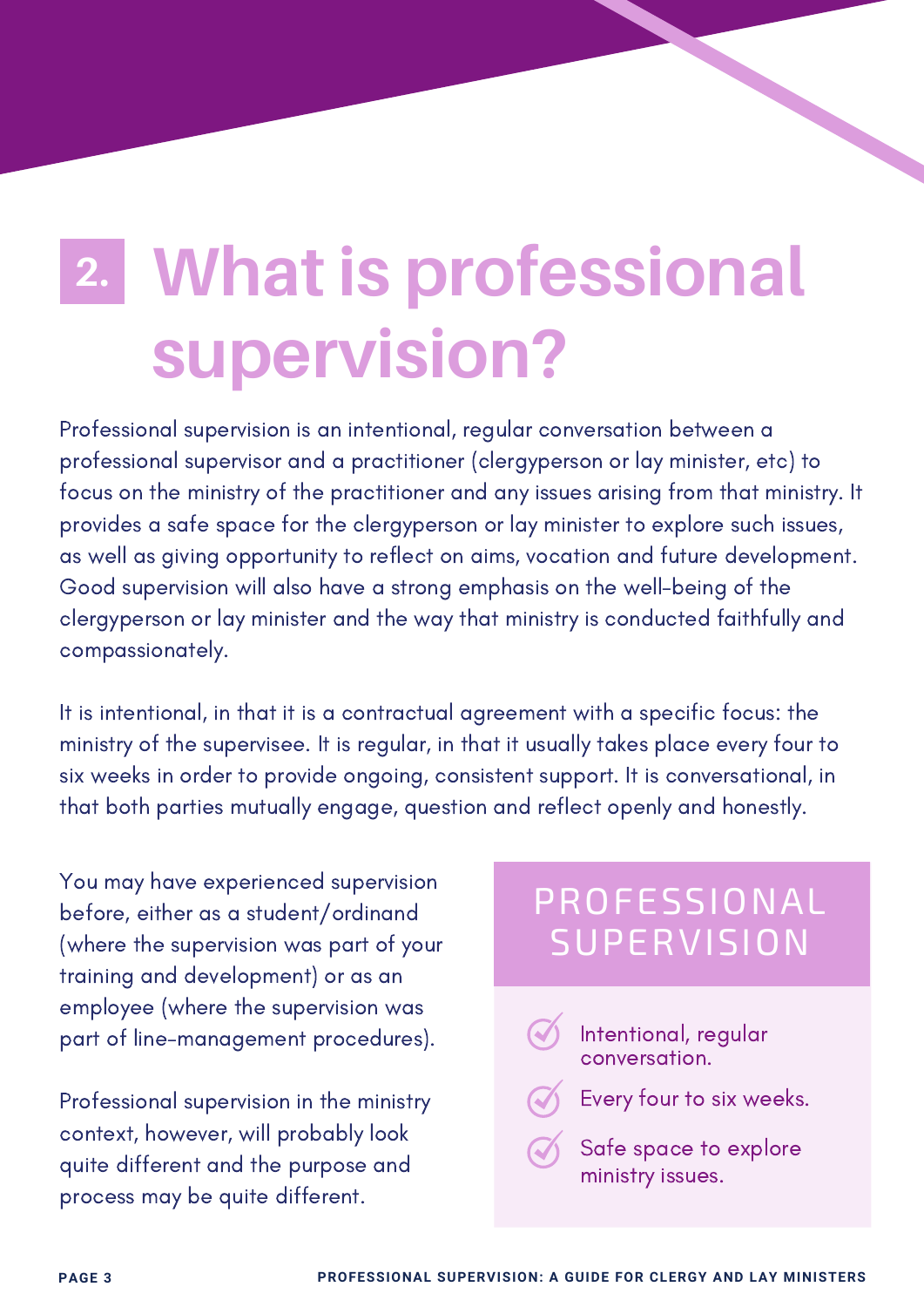#### HOW IS IT DIFFERENT TO OTHER ONE-ON-ONE SUPPORTIVE RELATIONSHIPS?

There are a number of one-to-one supportive relationships that contribute to the well-being of those in ministry, such as coaching, mentoring, spiritual direction and counselling. Each of these has a role to play and is significantly different to the role of professional supervision.

| <b>Coaching</b>                      | Focuses on identifying and achieving goals, as well as<br>developing leadership skills.                                                                                                                                       |
|--------------------------------------|-------------------------------------------------------------------------------------------------------------------------------------------------------------------------------------------------------------------------------|
| <b>Mentoring</b>                     | Involves the sharing of wisdom and experience, usually from<br>an older and more experienced person, so that the person<br>being mentored can grow and develop. This is often a more<br>informal relationship.                |
| <b>Spiritual</b><br><b>Direction</b> | Is primarily about the movement of God in someone's life<br>and the development and deepening of that person's<br>awareness of and connection to God.                                                                         |
| <b>Counselling</b>                   | Generally focusses on the emotional and psychological<br>issues in a person's life that hinder growth and<br>development, enabling them to resolve these issues or to<br>learn to live more healthily with these limitations. |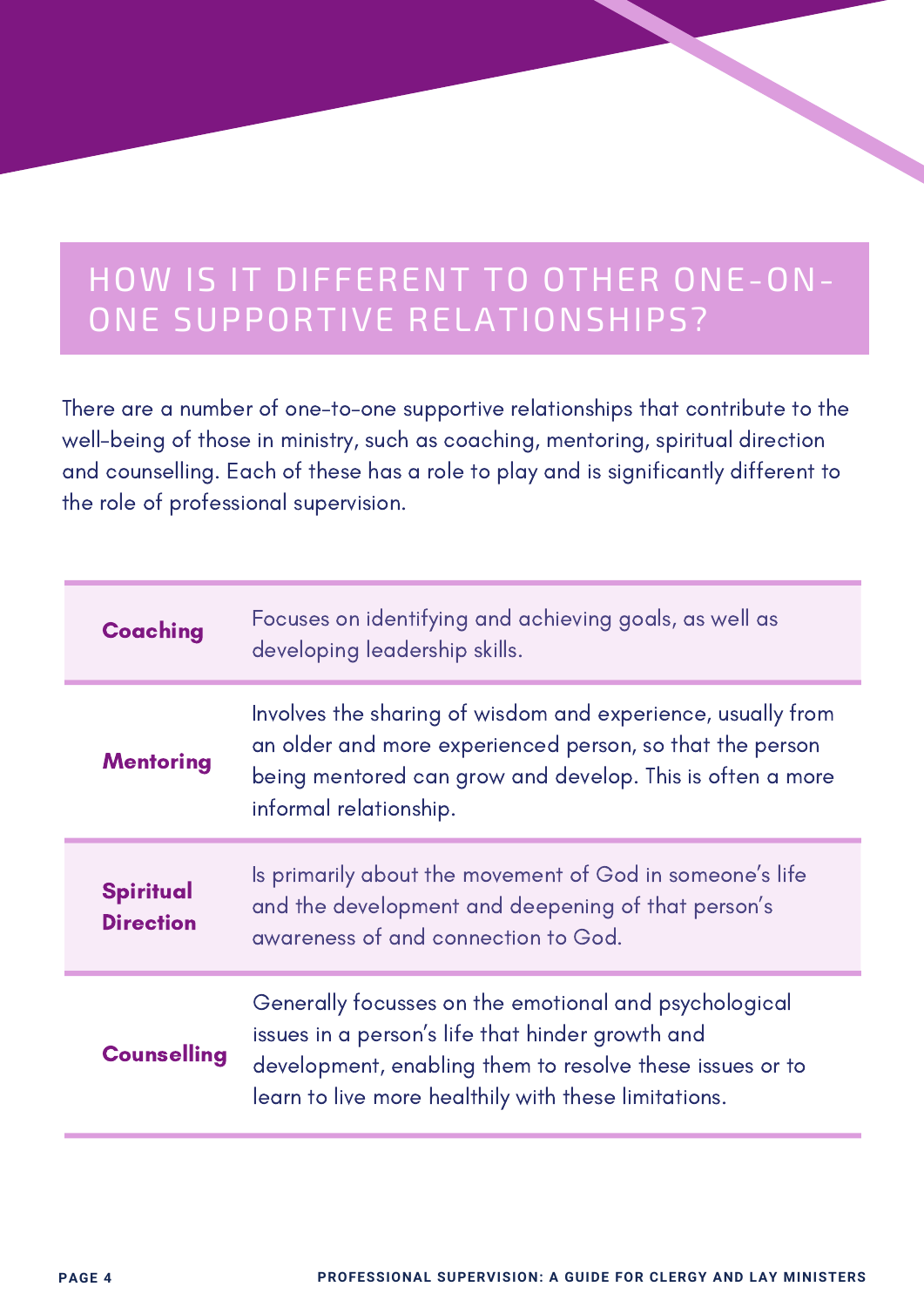A further definition of professional supervision from The Australasian Association of Supervision (AAOS) defines it as a process that is:

> ...contractual, relational, and collaborative…which facilitates the ethical and professional practice of the supervisee.

> ...an opportunity for the supervisee to reflect on their practice to gain a broader perspective, opening up a space in which to discover possibilities for personal and professional growth. The supervisor provides a space to ensure the supervisee is accountable to the personal and professional standards of their profession. 3

In the context of ministry, professional supervision can provide a supportive and educational space and facilitate the professional development of the clergyperson or lay minister, enabling the supervisee to continue to serve faithfully and effectively, even in the most trying circumstances.

Examples of times that issues or concerns might be raised and explored in professional supervision are when:

- You felt uncomfortable in a situation.
- Other people are unhappy with you or an outcome of an issue you were involved in.
- You have been involved in a critical incident.
- You have been involved in a conflict.
- You are avoiding an issue or a task.
- You need to make a difficult decision. 4

 $^3$ from https://www.supervision.org.au/what-is-supervision/ (retrieved 11.10.19)

 $^4$ Growing and developing as a supervisee: A resource for Uniting Church in Australia ministers. Published by the Uniting Church Queensland Supervision Working Group, 2014, p. 4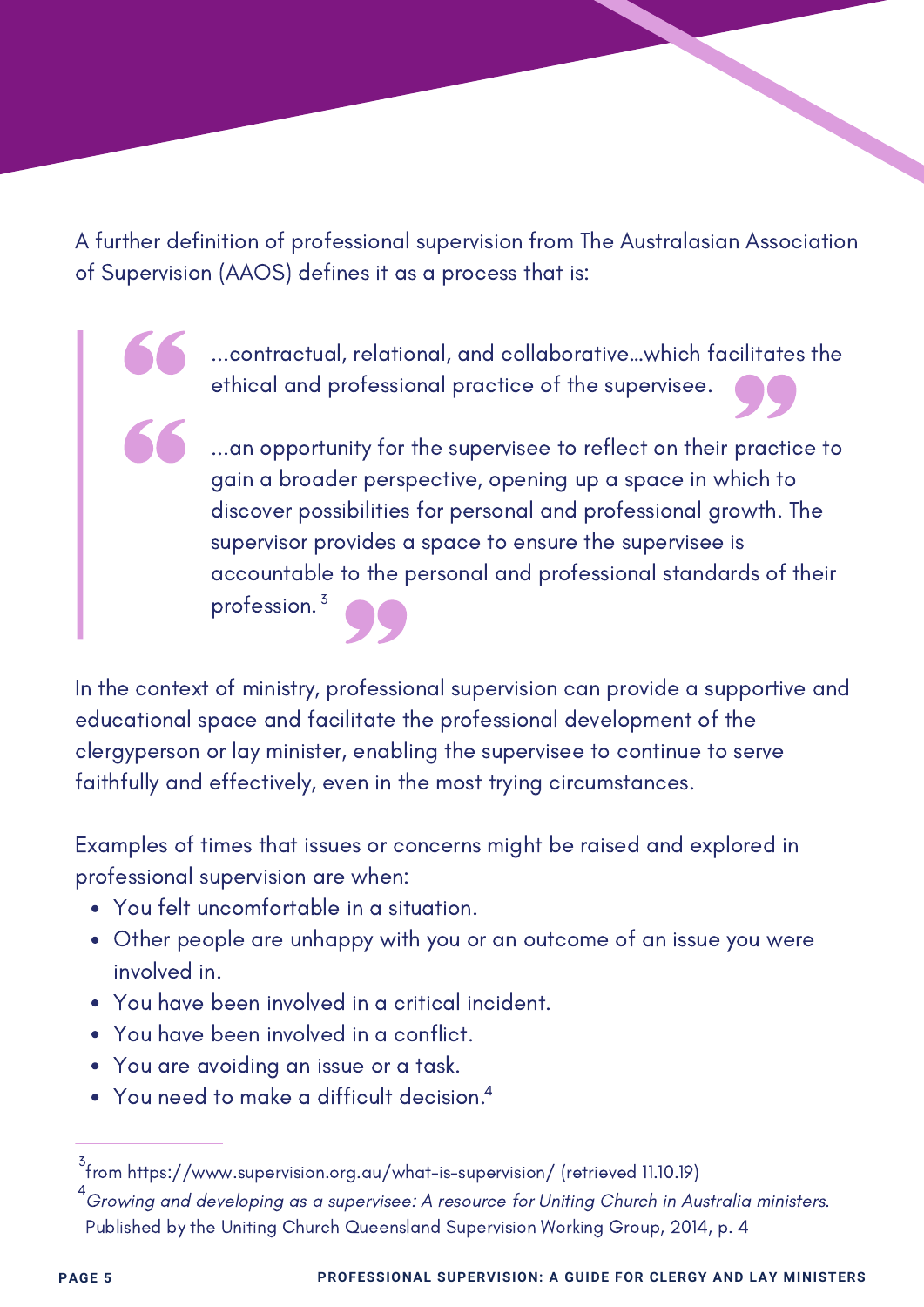Further examples are available in 'Appendix 2 — Preparing for [supervision](#page-27-0)', and 'Appendix 3 — Possible topics to explore in [supervision'](#page-28-0).

During supervision, you will be encouraged to look at incidents or experiences in your day-to-day work, and to ask questions like:

- Why did I respond in the way I did?
- How am I feeling about this situation? What are these feelings telling me?
- Was this the most appropriate response in this situation?
- How would I act the same/differently given a similar circumstance?
- Are there skills that I need to develop to assist me in this situation?
- What have I learnt from this experience?
- Are there implications for me in the way I carry out my ministry?  $^{\mathsf{5}}$

#### A BRIEF THEOLOGY OF SUPERVISION

In many ways, the best biblical example of supervision is the Road to Emmaus narrative in the gospel of Luke, where two disciples head out from Jerusalem following the death (and resurrection) of Jesus. The disciples are caught in grief and unable to recognise the risen Christ in their midst.

It is often the case in our professional ministry that we are unable to recognise Christ in our midst because of the daily minutia, as well as the major challenges that ministry can present. The role of supervision allows us to find perspective and to process the daily minutia and the major challenges. This ultimately leads to a ministry in which we can recognise the Spirit's leading and the presence of Christ.

 $^5$ Growing and developing as a supervisee: A resource for Uniting Church in Australia ministers. Published by the Uniting Church Queensland Supervision Working Group, 2014, p. 4 <sup>6</sup>Luke 24:13-33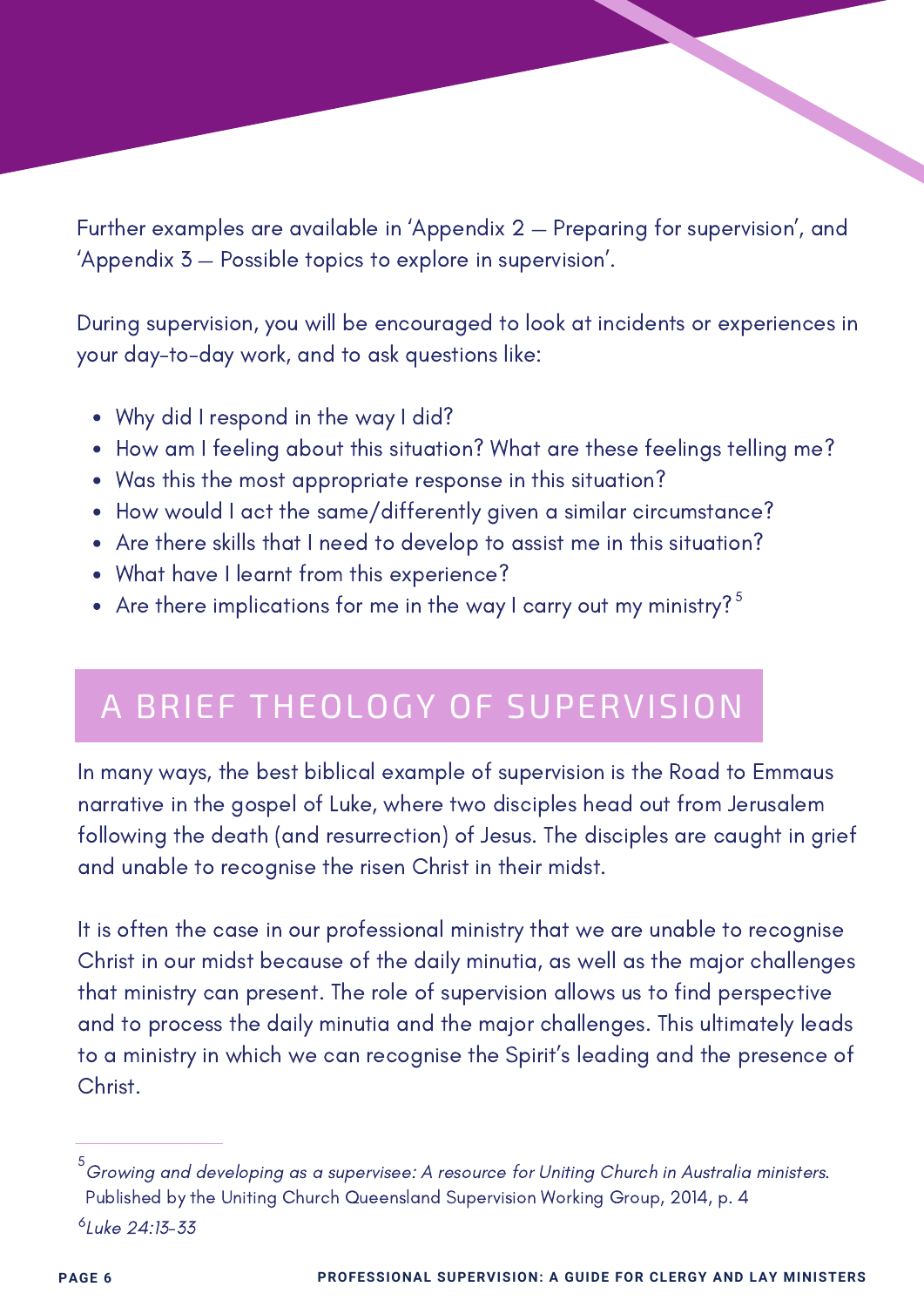Antiochian Orthodox priest David Alexander has written a helpful journal article on the theology of supervision titled, 'Co-Pilgrimage and Presence: An Eastern Orthodox Perspective for Pastoral Supervision'? The following is a reflection on the theology for pastoral supervision, inspired by Fr Alexander's work.

Undertaking pastoral supervision is like undertaking a pilgrimage. There is a clear focus in mind and the hope of being transformed in the process. Companionship is integral to this supervision pilgrimage. Inspired by Christ in the story on the Road to Emmaus, professional supervision is companionship on the road, intentionally 'going with' others, and being surprised by those people we encounter or moments experienced along the way.

Trust is essential on pilgrimage. As we would trust a guide on a pilgrimage to a 'holy' place, so we build a trusting relationship in the art and discipline of pastoral supervision. Not seeing the supervisor as someone keeping score of inabilities or failures, but someone who is qualified and experienced in holding space, listening, supporting, and helping to direct us toward the goals we seek.

This trust is not only between supervisor and supervisee, but also trust in the process of supervision. This requires an openness to the fact that the destination may change along the way, and that the process for getting to the destination may require a radical shift in direction. Consider again the disciples on the Road to Emmaus. Jesus journeys with the travellers most of the day, listening, being and reflecting with them, and then at the end of the day encouraging them to change direction — to head back to Jerusalem.

The disciples walked together in grief and confusion, longing for transformation. Their encounter with Christ led to this transformation. But their own willingness also played a role in the process. The disciples allowed Christ to walk with them

 $^{7}$ Alexander, D. 'Co-Pilgrimage and Presence: An Eastern Orthodox Perspective for Pastoral Supervision.' Reflective Practice: Formation and Supervision in Ministry, 2013, pp. 169-180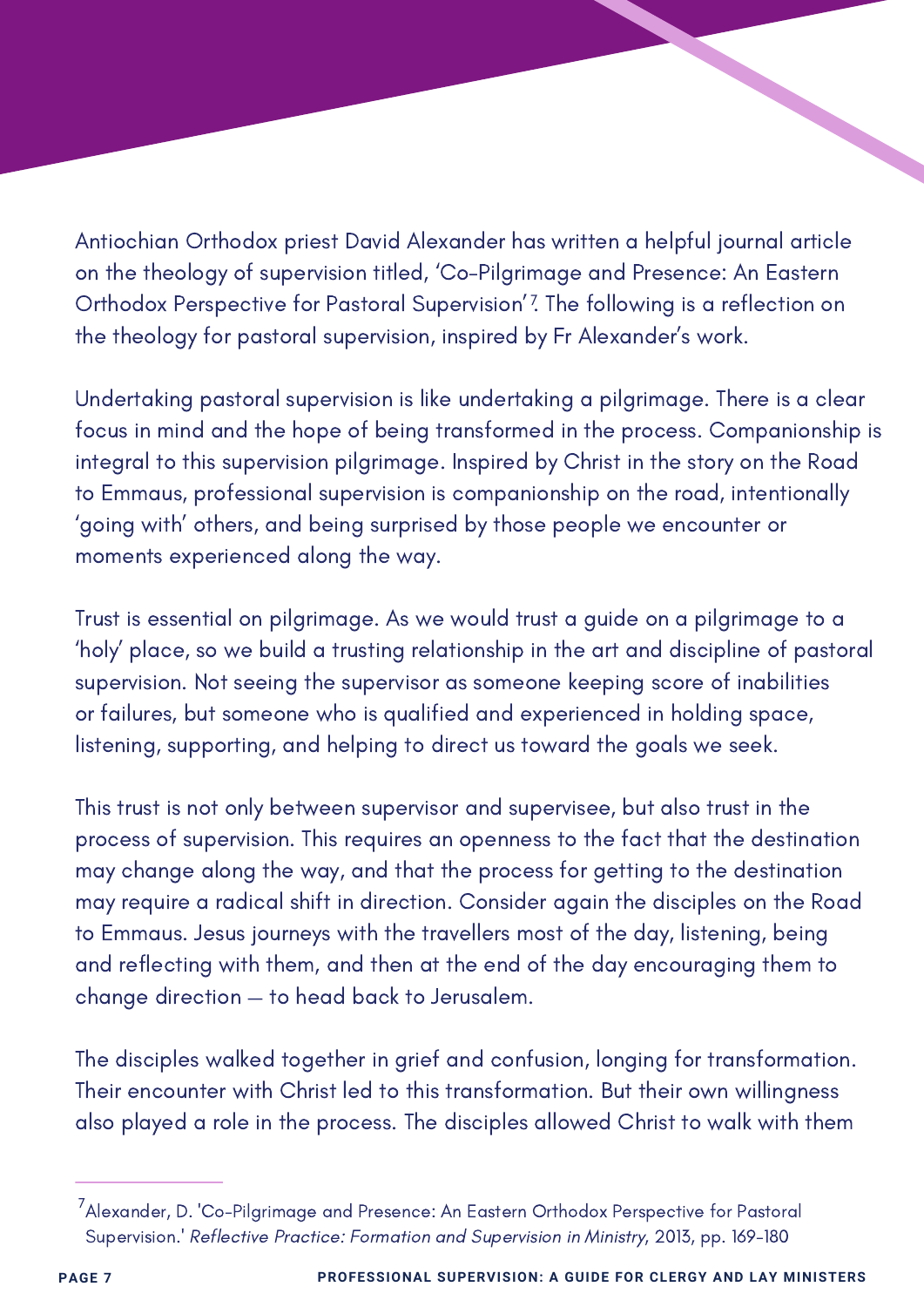<span id="page-9-0"></span>(while not even knowing he was Christ) — they gathered and listened, and then followed the direction. The supervision process makes space for Christ. We often use the metaphor of the three chairs in the room. One for the supervisor, one for the supervisee and one for Christ. Supervision allows us to make space in our ministry and in our lives for discerning where Christ is.

In supervision, we enter into an intentional relationship to reflect on our ministry practice, so that we are able to draw out and discover what God is calling us to do and be.

## **What are the benefits of professional supervision? 3.**

Professional supervision will benefit you, as supervisee, as well as providing benefits to those in your ministry environment and the wider Church community.

Professional supervision:

- Can enhance well-being by offering a supportive, non-judgemental listening relationship and the space to be honest and authentic about ministry experiences.
- Provides space to reflect on ministry issues to enable growth and development and to improve ministerial effectiveness.
- Provides an opportunity to gain clarity and a broader perspective on workrelated issues.
- Can alleviate some of the stresses and frustrations of ministry and reduce the possibility of burnout.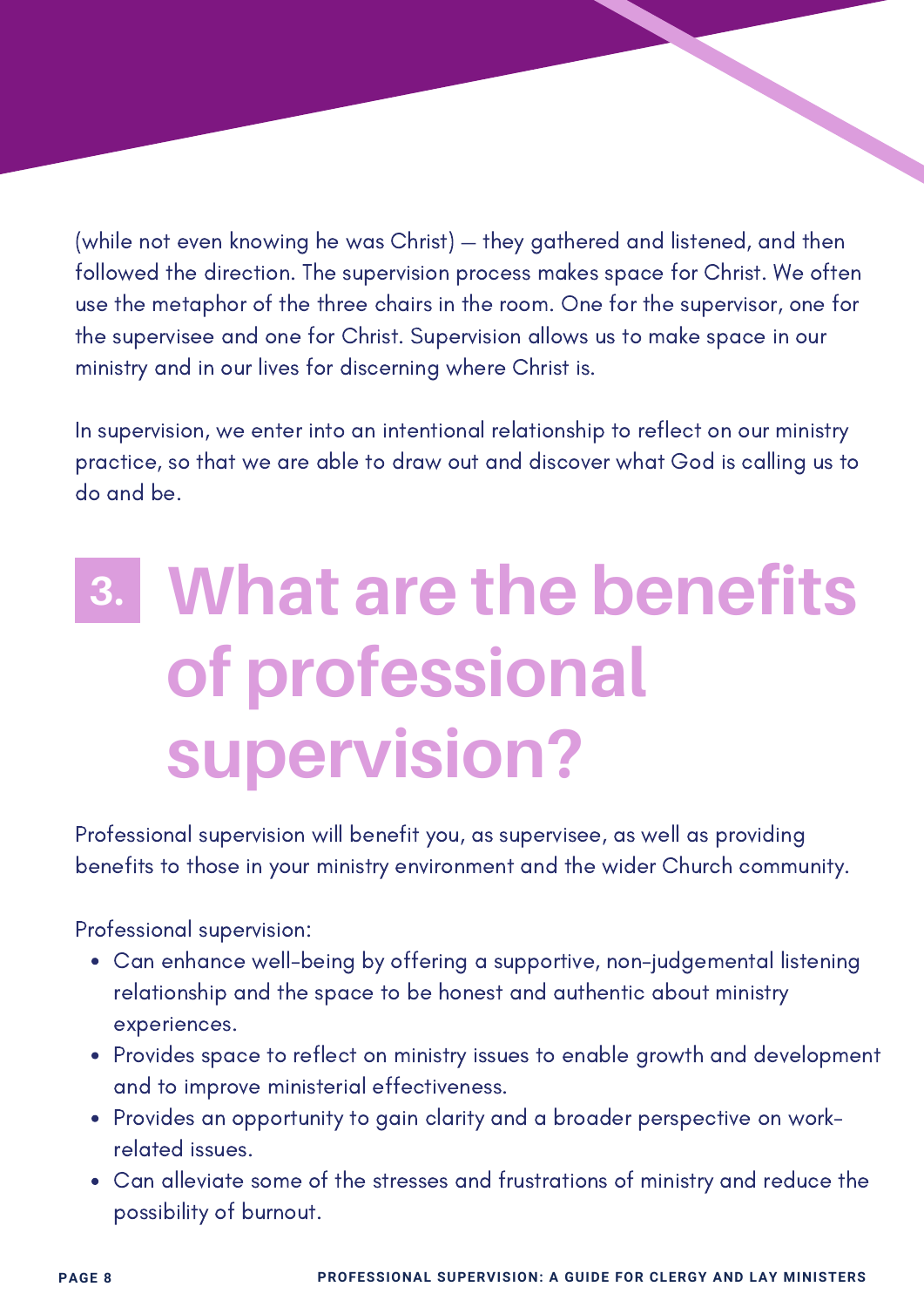- Can assist the clergyperson or lay minister to recover a sense of vision and the original calling into ministry when these may have been lost in the stresses of day-to-day business.
- Provides a safe environment for learning and flourishing.
- Affirms the strengths of the supervisee and can help the supervisee to become more aware and more accepting of imperfections or areas for growth.

If the clergyperson or lay minister is learning and flourishing and feeling supported and encouraged, thus becoming more effective in ministry, then the whole parish and spiritual community will feel supported and encouraged, and will thus flourish. 8

One model of supervision, known as the three-legged stool model, is based on the following three functions:



These three functions benefit supervisees by:

- Supporting and listening to them, and helping them to reconnect with their vision and sense of calling — this can help with recharging.
- Helping them to grow, which may sometimes involve new insights, knowledge or resources.
- Addressing ethical, managerial and boundary issues.

<sup>&</sup>lt;sup>8</sup>lnskipp and Proctor, in Leach, J. and Patterson, M. *Pastoral Supervision: A Handbook. 2nd Ed*, London, SCM Press, 2015, pp. 20-22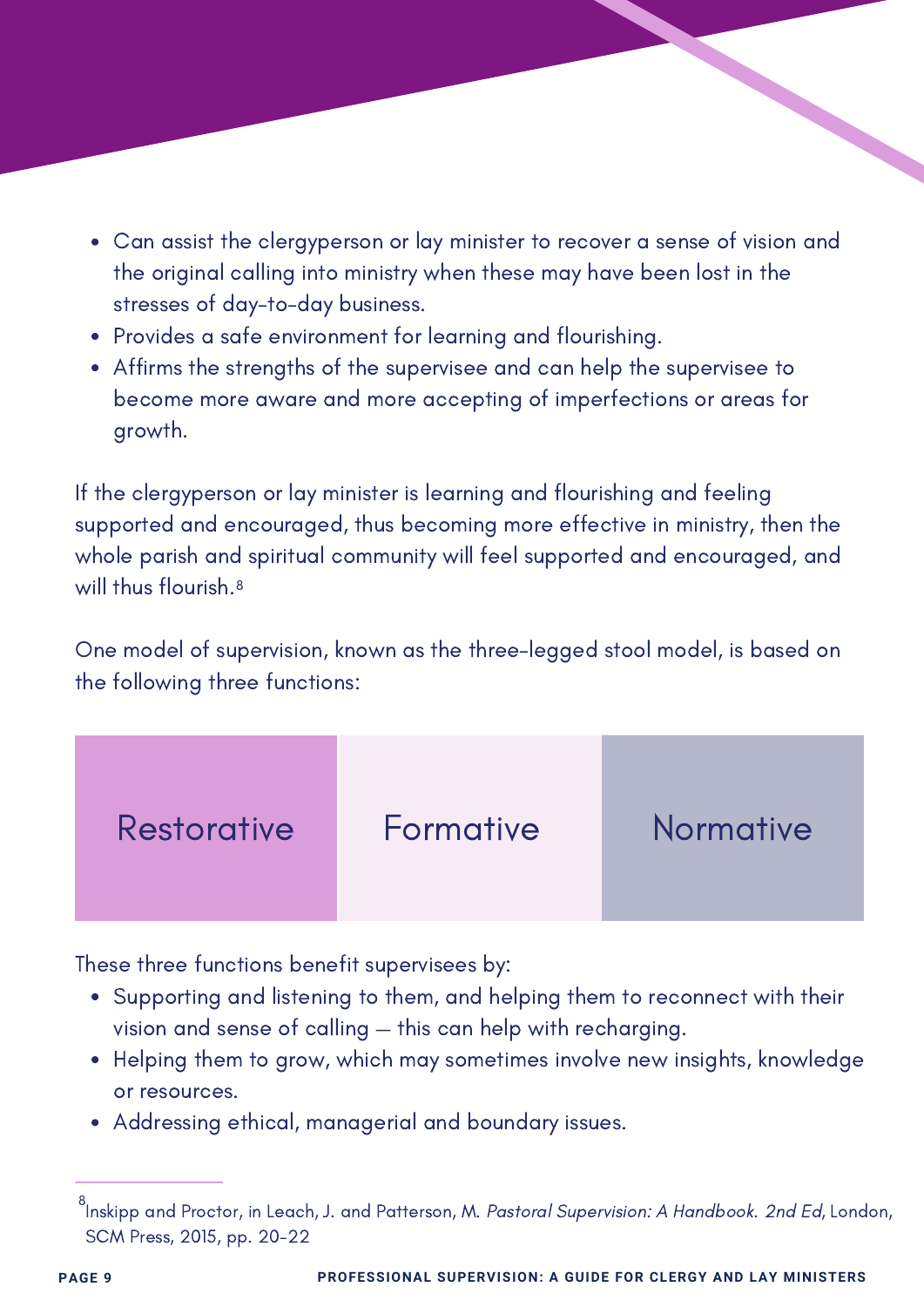## <span id="page-11-0"></span>**What should I look for in a good supervisor? 4.**

Two aspects which greatly determine the effectiveness of the supervision process are the personal qualities of the supervisor and the quality of the relationship which develops. It is, therefore, helpful to look at both the supervisor's personal qualities and the responsibilities of the supervisor.

A good supervisor will be able to:

- Listen well and be truly present with the supervisee.
- Show warmth and empathy.
- Be non-judgemental and non-critical.
- Have an understanding of and respect for the vocation and ministry of the supervisee.
- Be willing to learn about the supervisee's ministry context.

Responsibilities of the supervisor include:

- Providing a place of safety, trust and mutual respect.
- Offering hospitality (i.e. a comfortable and undisturbed place for conversation).
- Being supportive.
- Helping the supervisee become more present to themselves and their feelings, especially those that may not be readily visible.
- Working with the supervisee to create an agenda for each session.
- Being able to respectfully challenge the supervisee when necessary.
- Offering new insights and knowledge where appropriate.
- Creating a working alliance with the supervisee.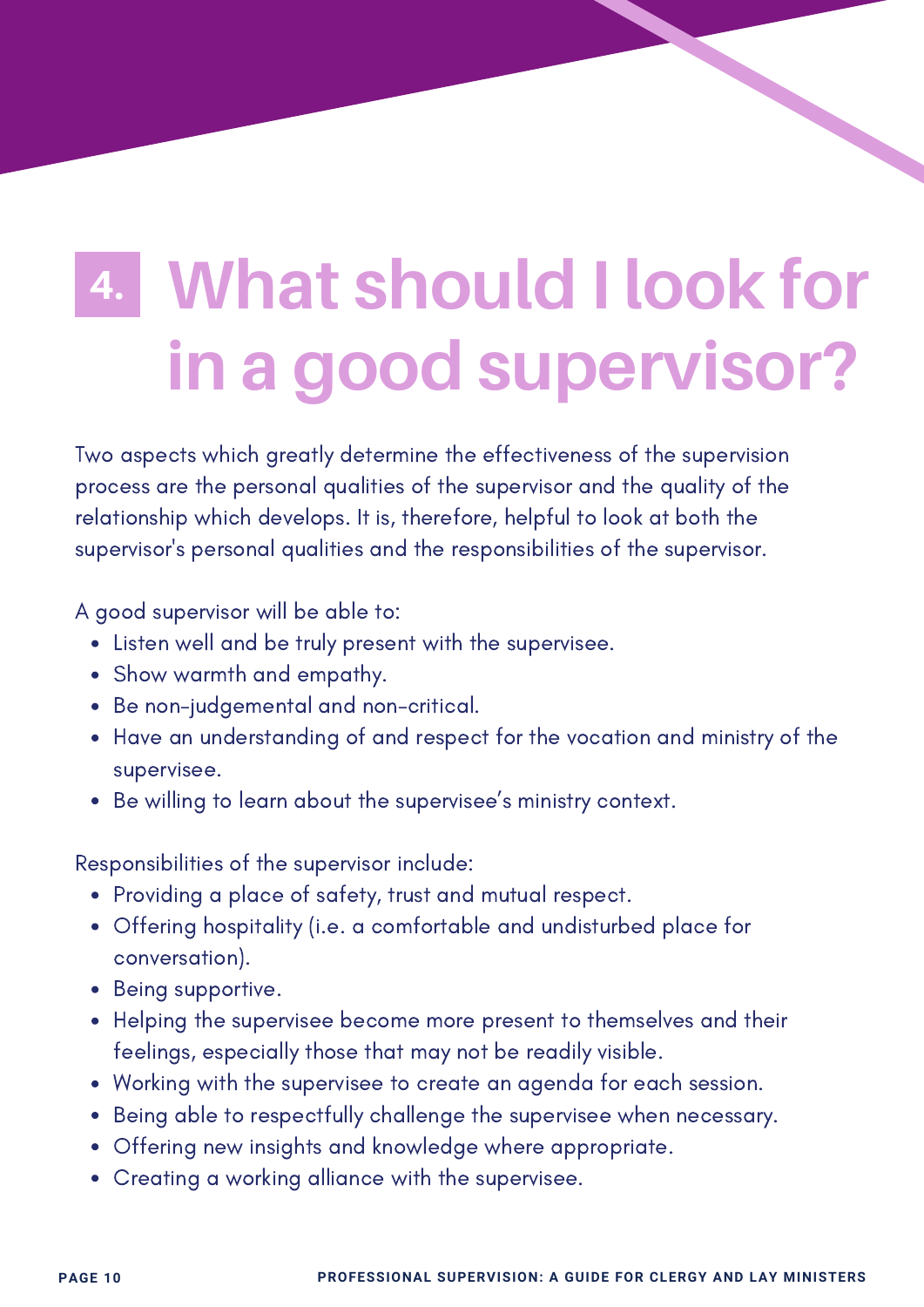- Being professional that is, punctual, reliable and knowing and maintaining professional boundaries.
- Establishing a supervision agreement/covenant between the supervisor and the supervisee (an example of an agreement/covenant is provided in [Appendix](#page-26-0) 1, although your supervisor may have their own template).
- Recognising when the supervisee may need to be referred for counselling or other professional support.
- Adhering to their own ethical guidelines.
- An awareness of the code of conduct for a supervisee, and any professional expectations.
- Being committed to their own self-care.
- Confidentiality\*.

Confidentiality is an essential part of the supervision process, as it builds \*trust and openness. There are, however, some limitations to this confidentiality. These include:

- gross professional misconduct
- reportable offences
- situations where there may be harm to self or others.

A good supervisor is one who is professionally trained and qualified and who has some experience in this field. It is a requirement of the Anglican Church Southern Queensland that you use a supervisor who is a member of a professional organisation (such as the Australasian Association of Supervision).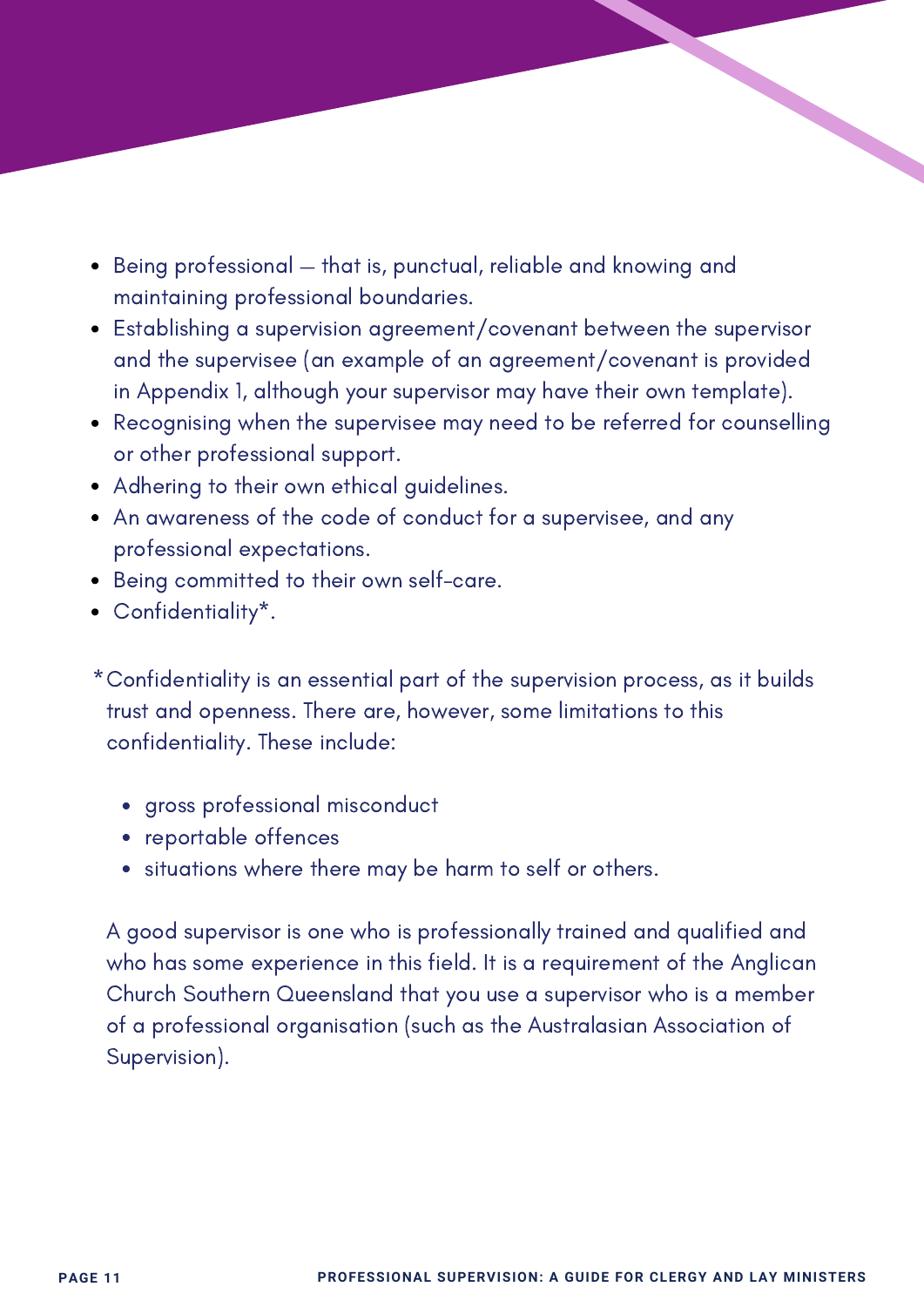## <span id="page-13-0"></span>**What are my 5. responsibilities as a good supervisee?**

A supervisory relationship is a collaboration between supervisor and supervisee, where each person is aware of and committed to being faithful to their particular responsibilities.

As a supervisee, your responsibilities include:

- Commitment to the process of supervision and understanding the purpose and focus of it. Preparing well for each session. Developing a good working relationship with the supervisor.
- Working with the supervisor to create an agenda at the beginning of the session. Having a desire to learn and grow.
- Being willing to reflect, be challenged and actively participate.
- Being aware of and adhering to your code of conduct and ethical practice obligations.
- A willingness to share openly and honestly.
- A commitment to reliability and punctuality.
- Taking notes and putting into practice what you have learned or discovered in supervision.
- Giving feedback to your supervisor.

### SKILLS

As a clergyperson or lay minister, you would already have many of the skills required for effective supervision, such as:

- The ability to listen well and reflect on your ministry.
- An openness and responsiveness to the movement of the Holy Spirit within you and your ministry.
	- Good communication skills.
- $\gamma$  The ability to plan and prepare well.
- Willingness to receive feedback and make changes where appropriate.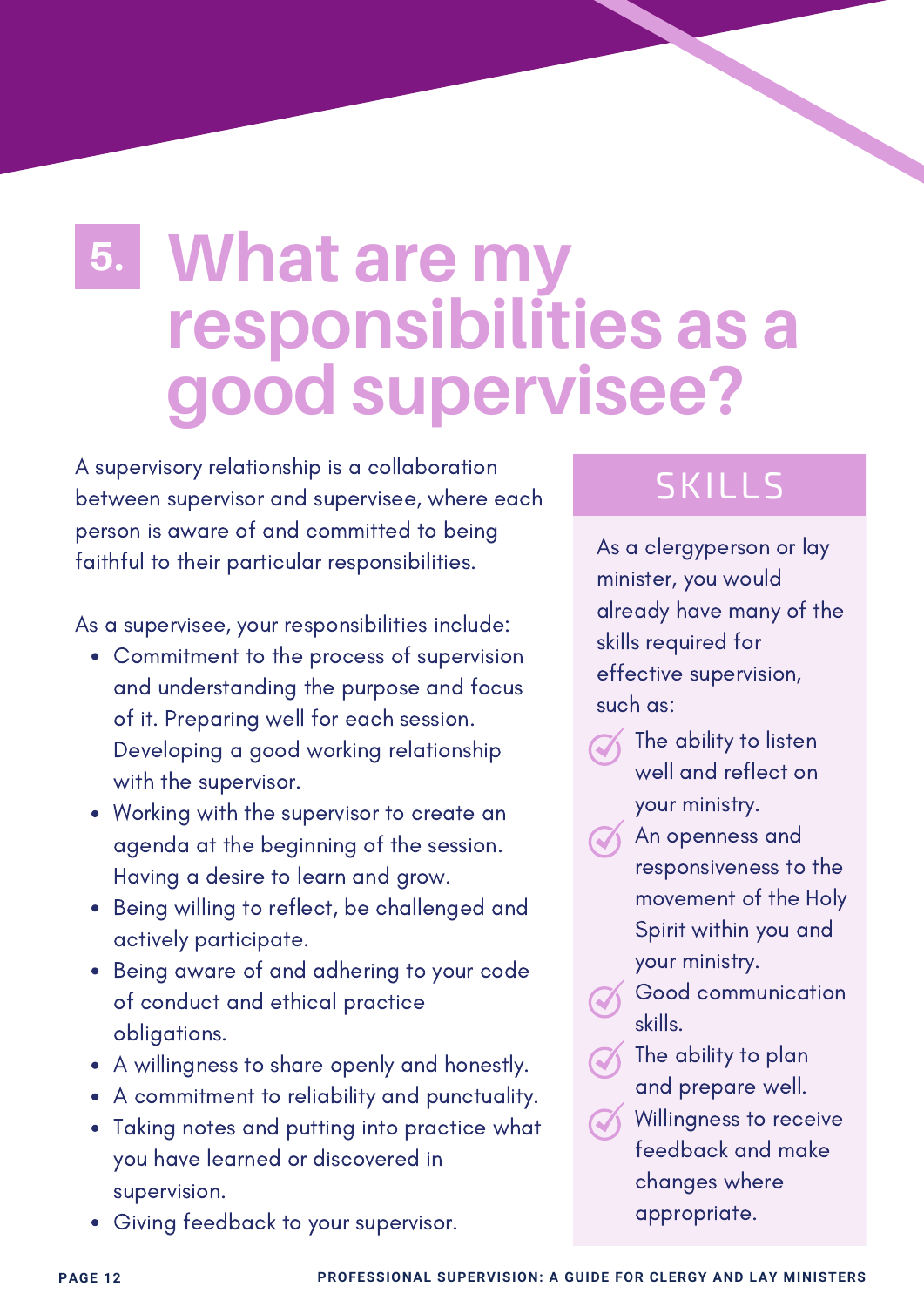## <span id="page-14-0"></span>**How do I prepare for supervision? 6.**

#### FINDING A SUPERVISOR

The Anglican Church Southern Queensland lists the professional organisations from which supervisors may be sought. These organisations list supervisors. You may also like to ask colleagues and friends about their own experiences with supervision and for recommendations. A supervisor cannot be a person who is a close friend or colleague.

#### INITIAL CONVERSATION

Your first conversation with a supervisor should be an obligation-free conversation to explore expectations and to see if there is a good connection between you.

Some things to discuss when you first meet with your supervisor:

- What you are looking for in supervision.
- Finding out about the experience, qualifications and preferred supervision mode of the supervisor.
- Your hopes for supervision and any concerns you may have about supervision.
- Your expectations and the expectations of the supervisor.
- The supervision agreement/covenant.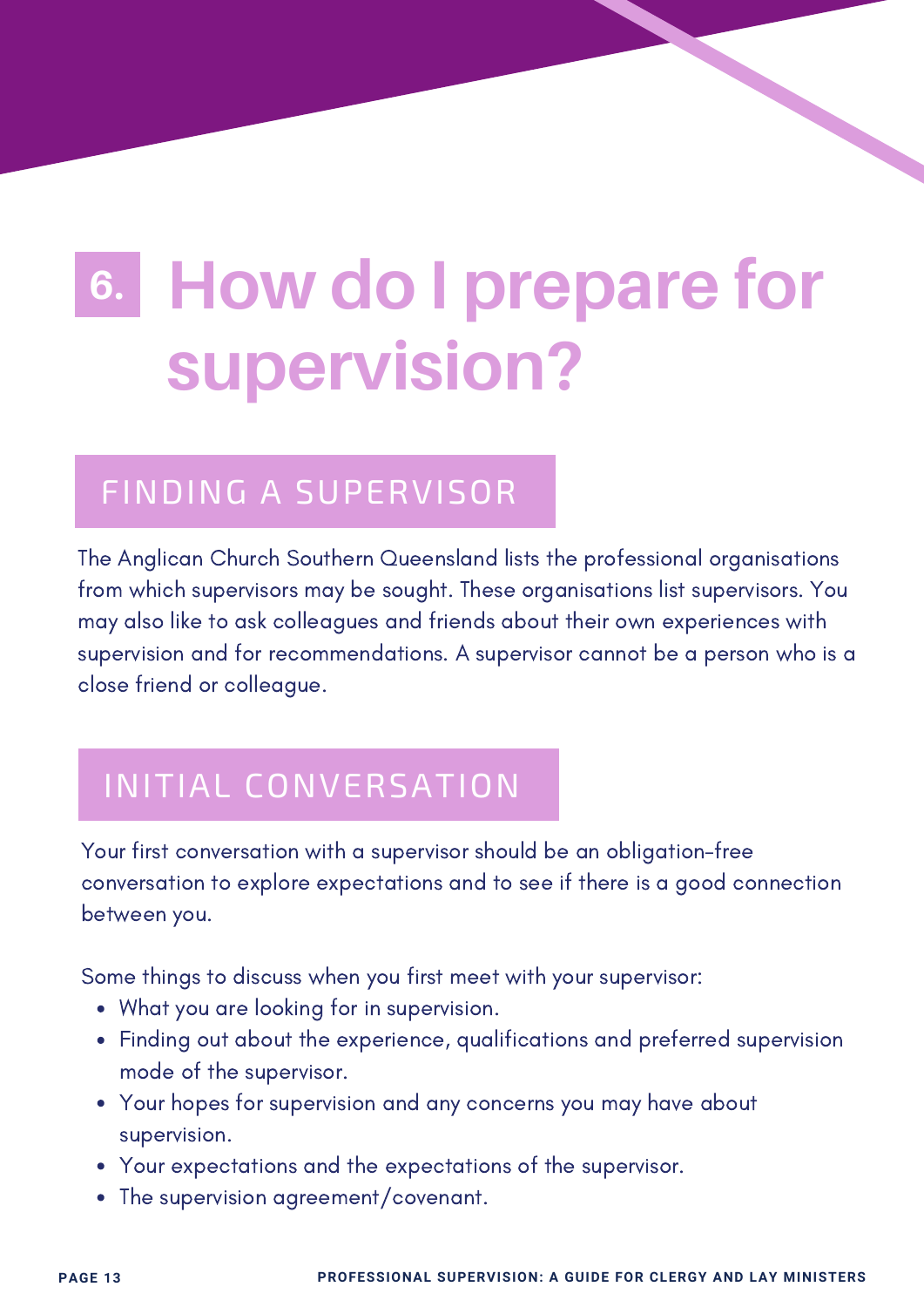### PREPARING

Once you have found a suitable supervisor and have committed to the process of supervision, you may want to think about how to prepare yourself for a session.

Spend some time beforehand looking back over the last couple of weeks and think about the following:

- What scenes or conversations have been replaying in your head?
- Has anything disturbed you or distressed you in the past week or so?
- Has anything been keeping you awake at night?
- When have you overreacted to a situation or comment?
- Pay attention to your body: are you feeling tightness in your back or shoulders or suffering from stomach upsets? Could any of these be signs of stress?
- Is there anything else that the Holy Spirit may be bringing to your attention?

For further guidance, see 'Appendix 2 — Preparing for [supervision](#page-27-0)', and 'Appendix 3 — Possible topics to explore in [supervision](#page-28-0)'.

Approach your supervision session prayerfully and with an openness to the movement of the Spirit. Give yourself time to arrive without feeling rushed and, where possible, avoid having to rush off to another appointment immediately. Doing so will help provide you with the inner space and quietness for reflection, both before and following your supervision.

While professional supervision primarily focusses on the ministry of the supervisee, it is important to acknowledge that we are spiritual, emotional, physical and relational beings involved in ministry and the different aspects of our lives are all entwined and impact on every other aspect. A holistic approach is helpful, while acknowledging that there are times when further medical or psychological professional support, or spiritual support, may be needed.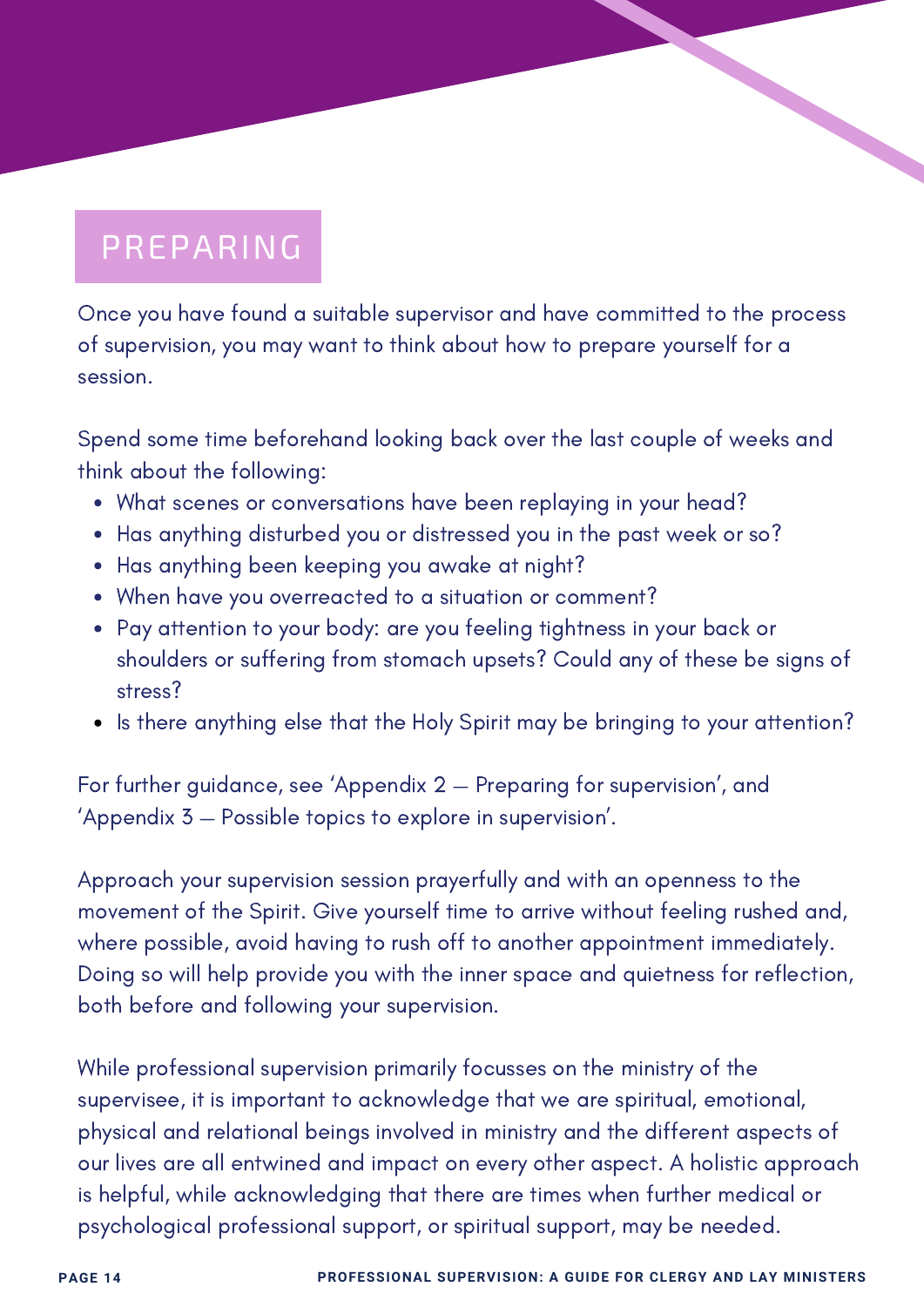## <span id="page-16-0"></span>**What can I expect in a supervision session? 7.**

Supervision usually takes place every four to six weeks, for a duration of about an hour.

There are various models of supervision, and most will have a form similar to this:

- arrival, welcome, settling
- discerning what needs to be talked about
- describing the incident or issue
- exploring and discovering
- coming to some kind of resolution
- reviewing
- closing.

At the beginning of the session the supervisee and supervisor work together to discern what the agenda (or focus) of the session will be for that day. This may include:

- Recent events or conversations that have disturbed you.
- Ongoing issues that don't seem to get resolved.

One model of supervision is known as the 'seven-eyed model' where seven different areas of focus are identified. These include:

- 1. the people you work with
- 2. the way you work
- 3. the relationships you develop
- 4. you what is going on inside you, your reactions, etc
- 5. the relationship between you and your supervisor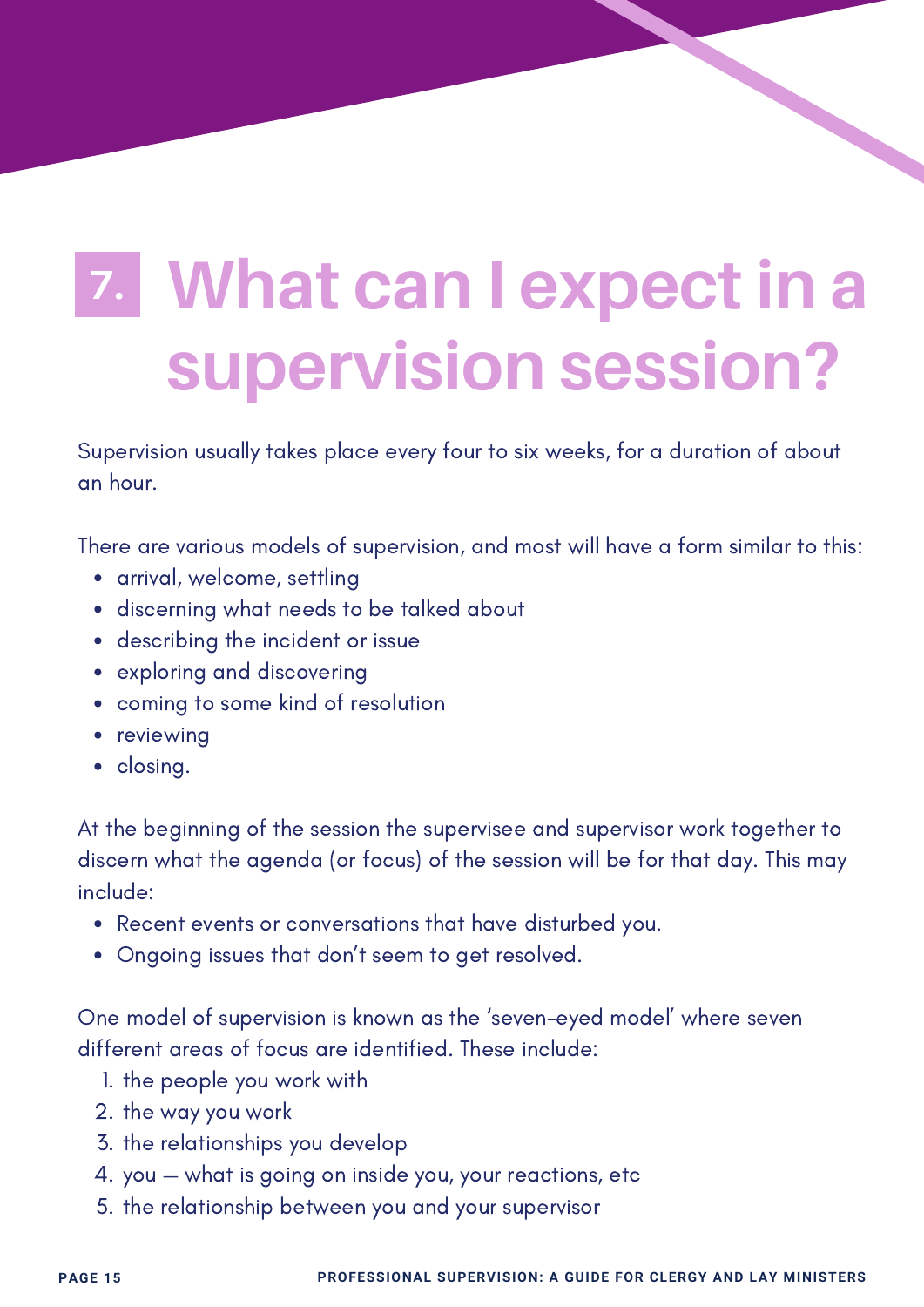6. the supervisor

3.

7. the wider context — impacts on your ministry, ethical boundaries, etc. $^{\circ}$ 

Any of these areas of focus can be brought to supervision, and it is helpful to make sure that all of these areas are covered over time.

### NEXT PHASE

The next phase of the process will focus on describing the incident or issue, and then with the support of the supervisor, exploring and discovering more about the issue and your response to it. Most of the supervision session will be spent in this phase. During this time the supervisor will work with you to come to some sort of resolution, awareness or insight about the issue. This may involve you doing some sort of follow-up.

Finishing a session well is important. A good supervisor will invite you to look back at the focal issue and give you opportunity to reflect on any new insight you may have gained and to consider what practical steps you would like to take to follow through with your learnings. There should also be an opportunity to reflect on the overall supervision session and to give feedback to the supervisor.

Your supervisor may or may not conclude with prayer. If this is something you would like, you may need to let your supervisor know.

As you conclude a session, it is also a good opportunity to arrange the next session. Payment of fees would also happen at this point.

 $^9$ Hawkins. P. and Shohet, R. *Supervision in the Helping Professions*. Buckingham, Open University Press, 2012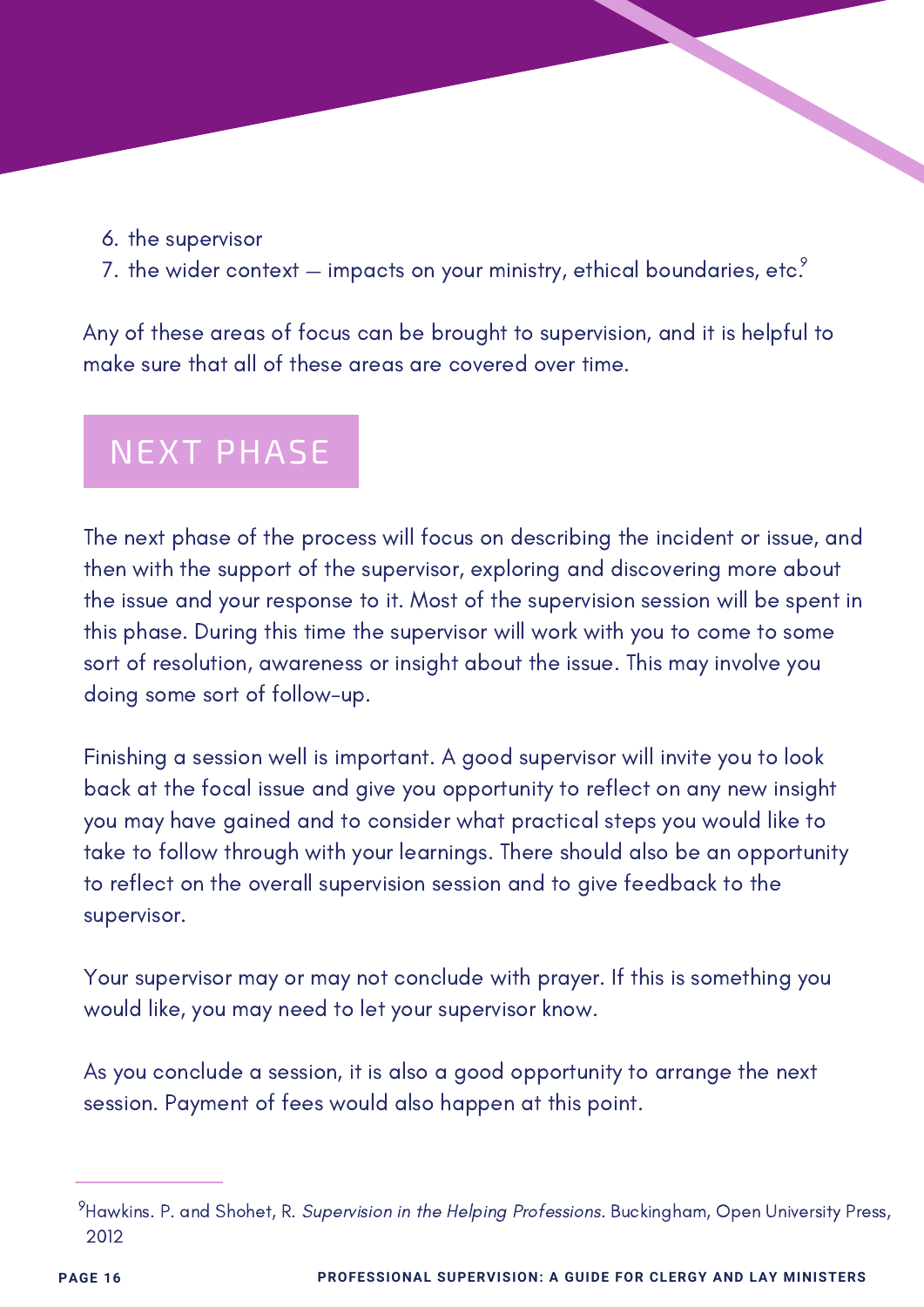## <span id="page-18-0"></span>**How can I get the most out of supervision? 8.**

Supervision involves some kind of cost in terms of time and engagement and building a relationship of trust and respect, as well as financial costs. To get the most out of your supervision, it is helpful to reflect on the process and to consider the following:

- Do I fully understand the purpose, focus and process of supervision?
- Do I have a good working relationship with my supervisor?
- Is my supervisor appropriately skilled, competent and ethical?
- Is the way my supervisor works the best way for me? (Note: it may take time to find a supervisor that fits well with you and your learning method)
- What changes might need to be made to make supervision more effective for me and my ministry (e.g. setting the agenda, how time is managed, etc)?
- Do I approach my supervision prayerfully, with a receptive spirit?
- Do I plan and prepare for supervision?
- Am I participating fully and freely in the process?
- Are the practical factors working well for me (e.g. environment, timing, technology if used, etc)?
- Does the supervision agreement/covenant need any adjustment?
- Is my supervision positively impacting my practice as a clergyperson or lay minister?

For this reflection to be most helpful, it is important for both supervisor and supervisee to be able to give and receive honest feedback about these considerations.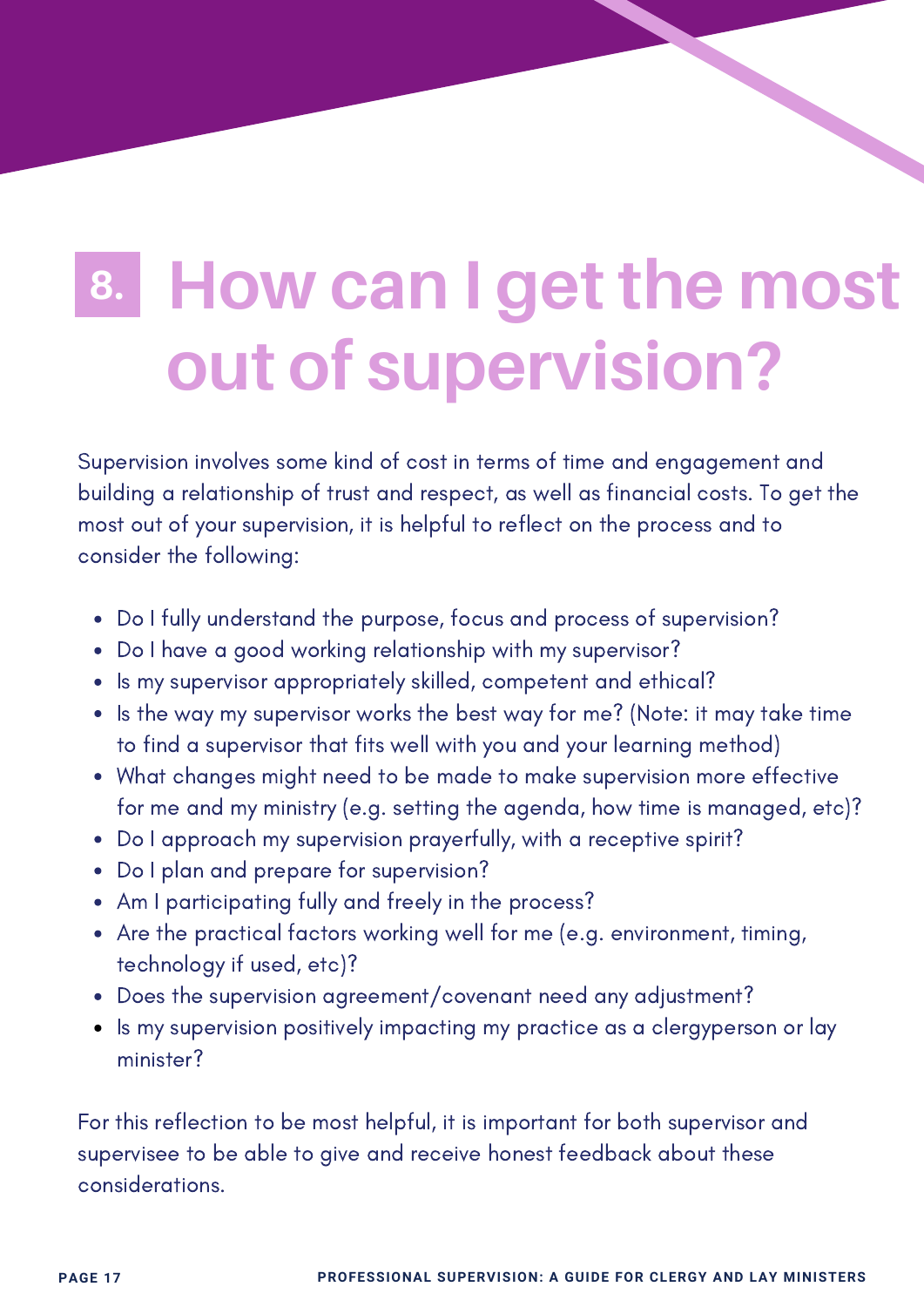<span id="page-19-0"></span>The quality of "fearless compassion" is an important quality in the supervision relationship. This is "the courage both to speak the truth and yet do so with respect and compassion for the other $^{\prime\prime,0}$  Being able to do this will help you more deeply reflect on the process and be able to share this with your supervisor. This, in turn, will deepen your understanding of supervision and enhance how much you get out of it.

Reflection can occur before, during or after a supervision session, and should cover all aspects of the supervision process and relationship.

As the specified time of the supervision agreement/covenant draws to an end, it is helpful for both parties to review how the supervision has been working and to negotiate any changes that may be helpful. At this stage, a new agreement should be drawn up.

## **What kind of agreement is there between the supervisor and supervisee? 9.**

It is important to have a clear written agreement between you and your supervisor to govern the process of supervision. A good covenant/agreement

 $^{10}$ Hawkins. P. and Shohet, R. Supervision in the Helping Professions. Buckingham, Open University Press, 2012, p. 254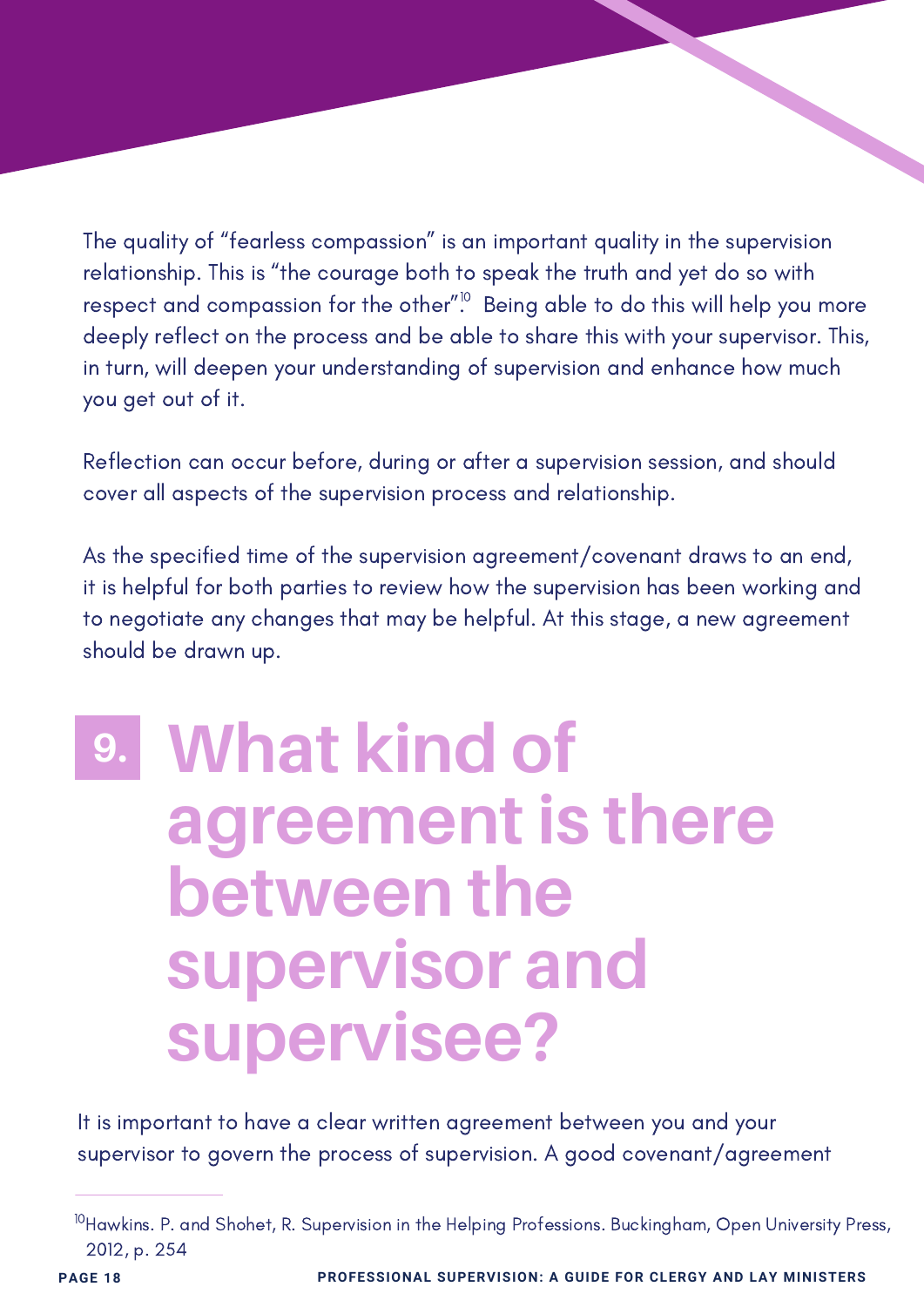enables both parties to be clear about the purpose and process of supervision, the boundaries and the responsibilities of each party.

Issues which should be clarified in a good agreement include:

- practical issues
- boundaries and confidentiality
- the roles and responsibilities (of supervisor and supervisee, as outlined above).

Practical issues include place, time and frequency of sessions, dealing with cancellations and payment. The agreement will usually acknowledge the term of the supervision agreement (e.g. 12 months), the expected number of sessions and a suggested date for review. The format of the sessions may also be discussed and clarified (although not necessarily written down).

Boundaries need to be acknowledged in order to recognise what belongs in supervision (the focus is on work-related issues) and what may need to be referred to other supporting professionals.

Confidentiality — while confidentiality is an integral part of building a relationship of trust, it is important to acknowledge the limitations of this confidentiality. Such limitations include where there has been gross professional misconduct, reportable offences, or any dangers of self-harm or harm to others. The supervisor will also need to acknowledge that from time to time, the supervisor may refer to material discussed by you in supervision as part of your supervisor's own supervision — this will be done with respect and maintaining your anonymity.

See Appendix 1 for a sample agreement.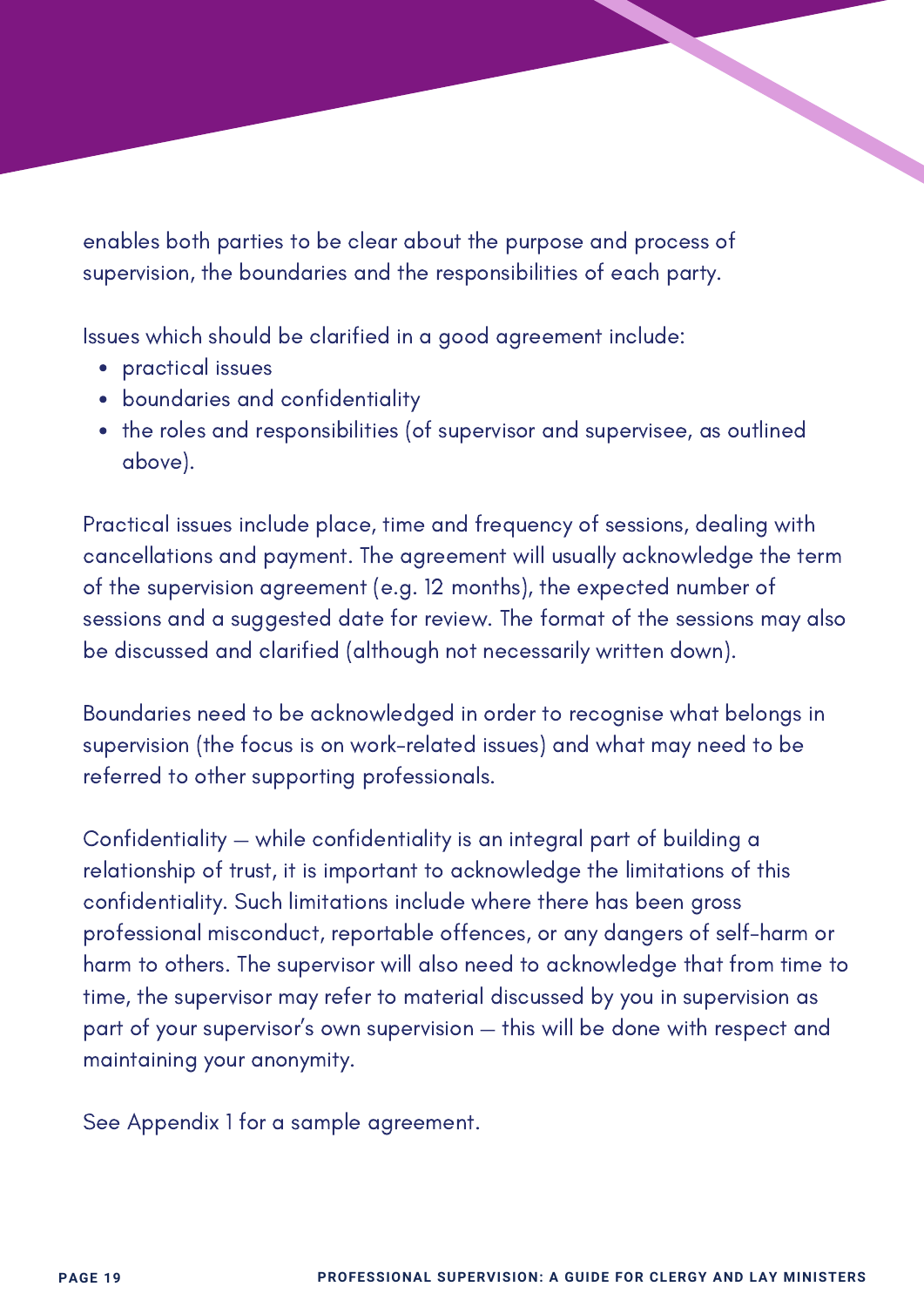## <span id="page-21-0"></span>**What is good practice in supervision? 10.**

A good supervision agreement/covenant will govern the boundaries of the supervision relationship and should serve to ensure that things do not go wrong.

Good practice will take into consideration:

- 1. The ethical practice of the supervisor. Professional supervisors will have a code of practice they adhere to (e.g. the AAOS code of practice, professional conduct procedure), as well as a code of practice for any other organisation they belong to (e.g. counsellors, a Church, etc).
- 2. You, as supervisee, will be familiar with your own Code of Conduct and Practice and, as in all aspects of your practice as a clergyperson or lay minister, will seek to follow these guidelines. It may be helpful to provide your supervisor with a copy of this code of practice.

See: Faithfulness in Service: A national code for personal behaviour and the practice of pastoral ministry by clergy and church workers

- 3. Sometimes the supervisory relationship does not go to plan. Indications of concern may include:
	- any signs of co-dependency
	- inappropriate contact between sessions
	- too-regular or not-regular-enough meetings
	- overstepping the boundaries of supervision (such as counselling, spiritual direction, etc).
	- lack of trust in the supervisor.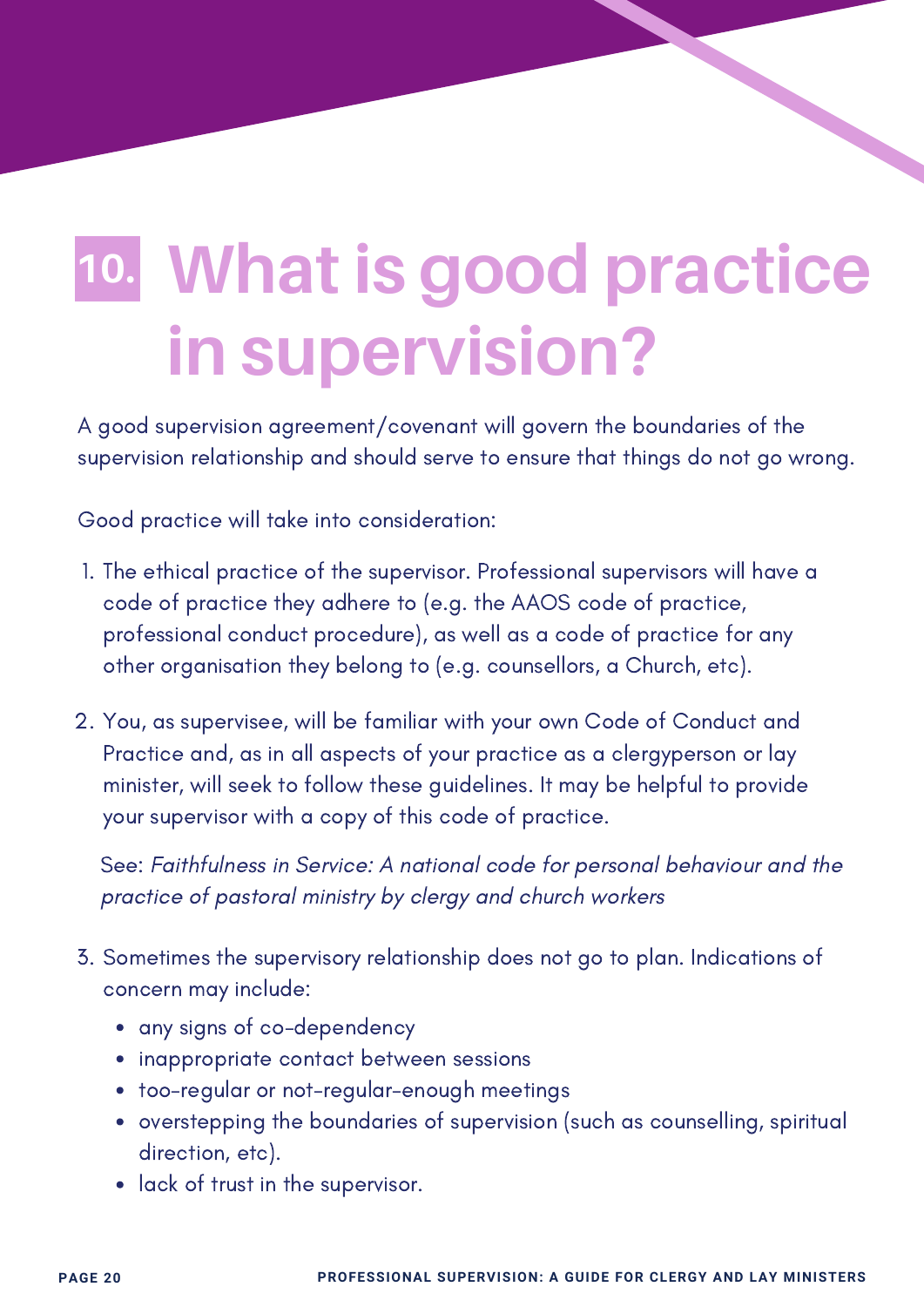<span id="page-22-0"></span>When this happens there may be a need for mediation, or to consider how to terminate the relationship. A supervision relationship might work well for a certain time, but then you may feel you would like to move on and find a new supervisor for the next phase of your life or ministry.

### **Other matters to consider 11.**

#### WHAT DO I DO IF THERE IS NO PROFESSIONAL SUPERVISOR IN MY AREA?

Many professional supervisors are willing to use technology (such as Skype, Zoom, etc) to enable supervision to take place long distance. This is preferable to using only a phone, although if that is the only option, it can be made to work effectively. Most lists of supervisors will have an indication of those who are willing to provide this form of supervision.

#### WHAT ABOUT GROUP SUPERVISION?

Group supervision is another way of receiving supervision and can be very effective. There are benefits in both group and one-on-one supervision.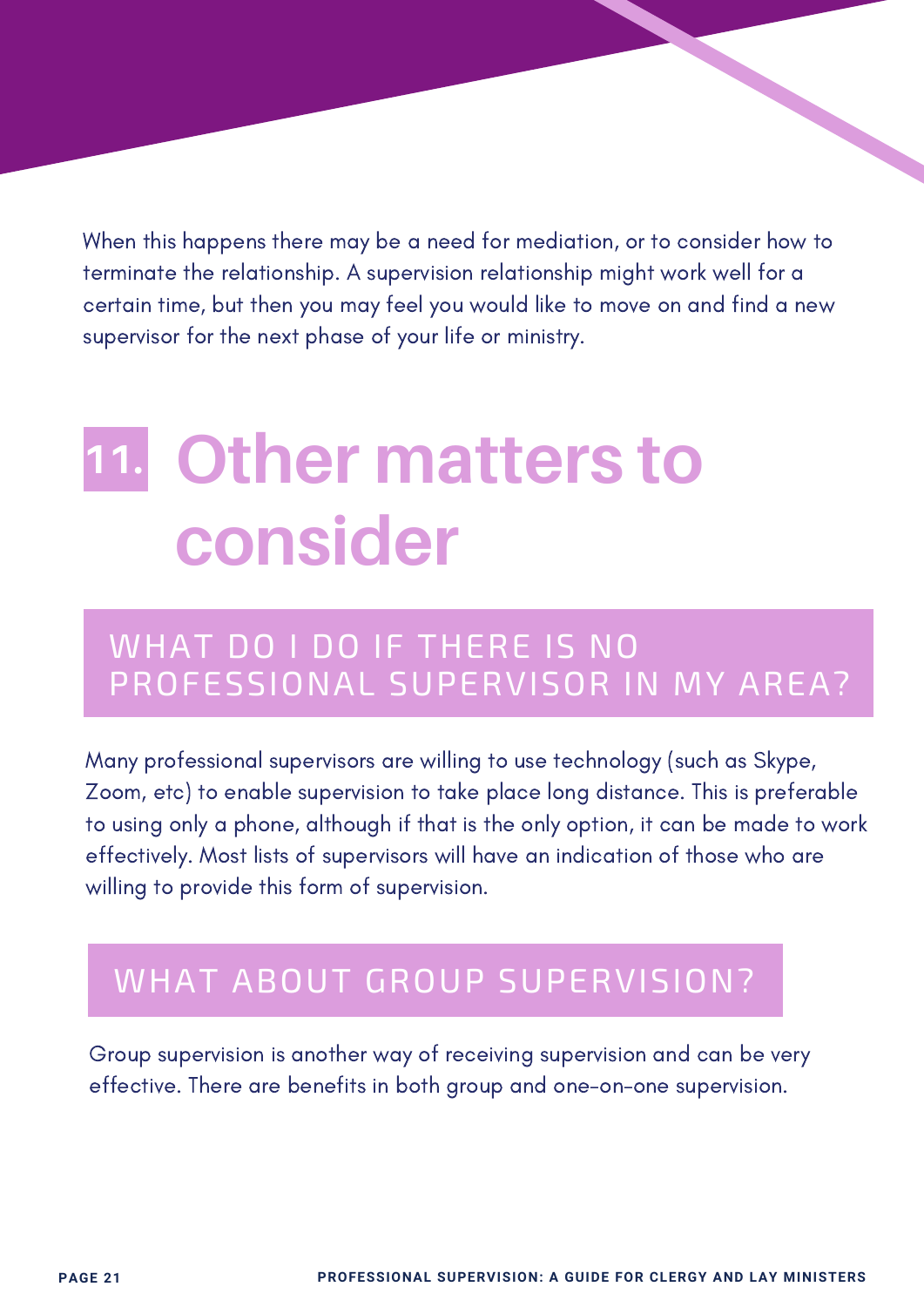#### WHAT ARE THE OFFICIAL EXPECTATIONS AND REPORTING PROCEDURE?

Supervisees in the Anglican Church Southern Queensland will be required to register their professional supervision arrangement, and any changes to the arrangement, with the Parishes and Other Mission Agencies Commission. Twice per year, supervisees will be required to submit information certifying the total hours of professional supervision undertaken for the given reporting period, with details of, and confirmation from, their supervisor.

#### WHAT IF I HAVE DIFFICULTY WORKING WITH MY SUPERVISOR?

Engaging honestly and openly in the reflective and feedback process will help to determine where the difficulty lies. If this is unable to be resolved, the supervision agreement may need to be terminated. As mentioned above, there are numerous reasons why it may be necessary to change supervisors.

#### WHO COVERS THE COST?

Clergy with an Active Licence and Stipendiary Lay Ministers are responsible for meeting the cost of their own supervision.

Parishes with PTO clergy are required to pay 50% of the supervision costs for PTO clergy, up to \$300 per person, per year. The Anglican Church Southern Queensland will pay the remaining 50% of the supervision costs for PTO clergy, up to \$300 per person, per year.

Alternative arrangements for payment of professional supervision costs may be negotiated or arranged in special circumstances.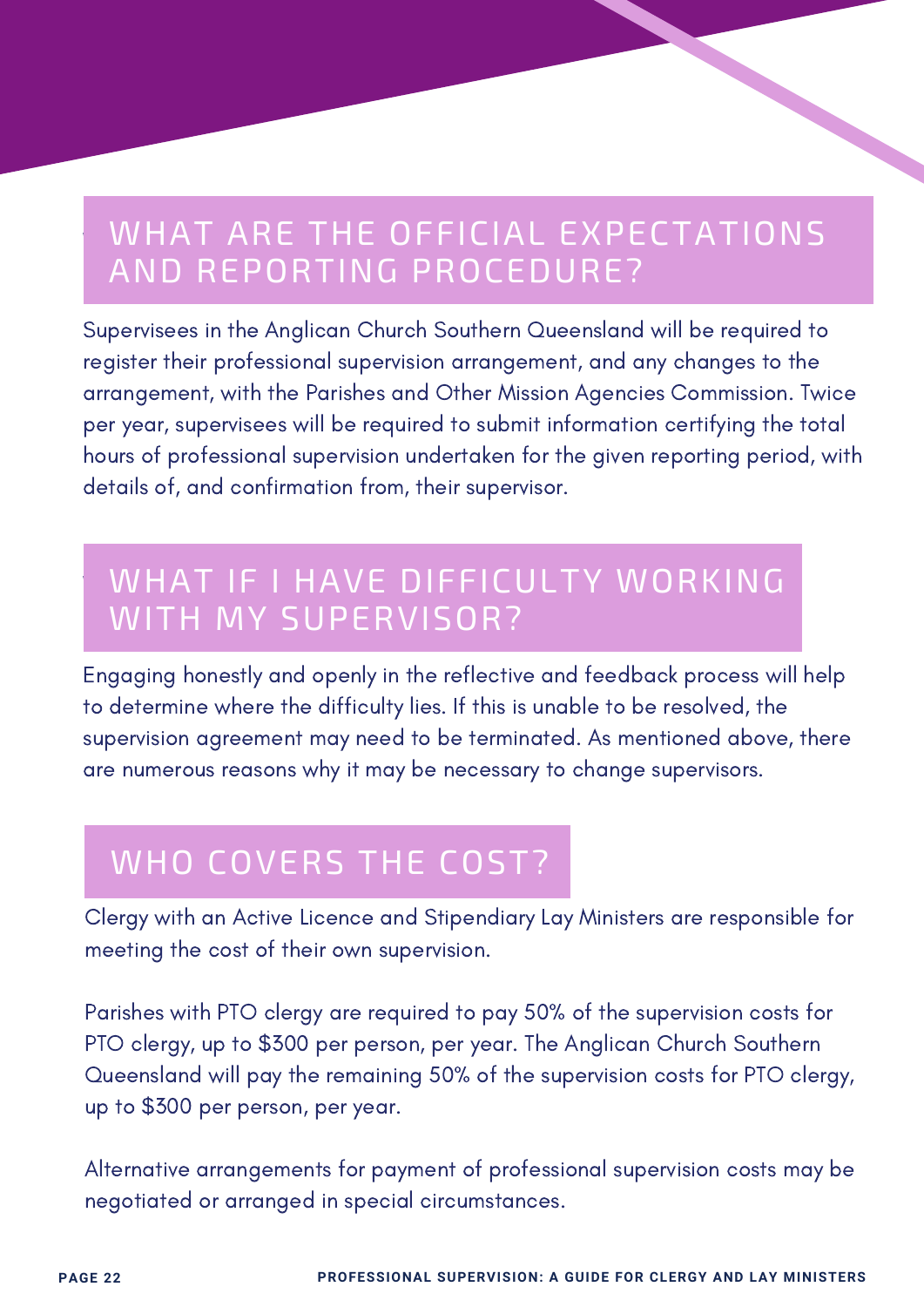## <span id="page-24-0"></span>**Related documents, 12. references, resources & acknowledgements**

#### RELATED DOCUMENTS

- Professional Supervision Policy, Anglican Church Southern Queensland
- Mandatory Training and Professional Supervision Canon, Anglican Church Southern Queensland
- Faithfulness in Service: A national code for personal behaviour and the practice of pastoral ministry by clergy and church workers

#### REFERENCES

- Getting the most out of professional supervision: A resource for Uniting Church in Australia Ministry Agents. Published by the Uniting Church Queensland Synod Supervision Working Group, 2014
- Growing and developing as a supervisee: A resource for Uniting Church in Australia ministers. Published by the Uniting Church Queensland Synod Supervision Working Group, 2014
- Professional Supervision: A Process of Reflection on Ministry Experience. Published by the Uniting Church Assembly's Ministerial Education Committee, 2011
- Ministry Commission. Professional supervision for clergy and lay ministers: A resource from the ministry commission for the 2017 general synod. Prepared by The Rev'd Canon Richard Trist, Dean of the Anglican Institute, Ridley College, Melbourne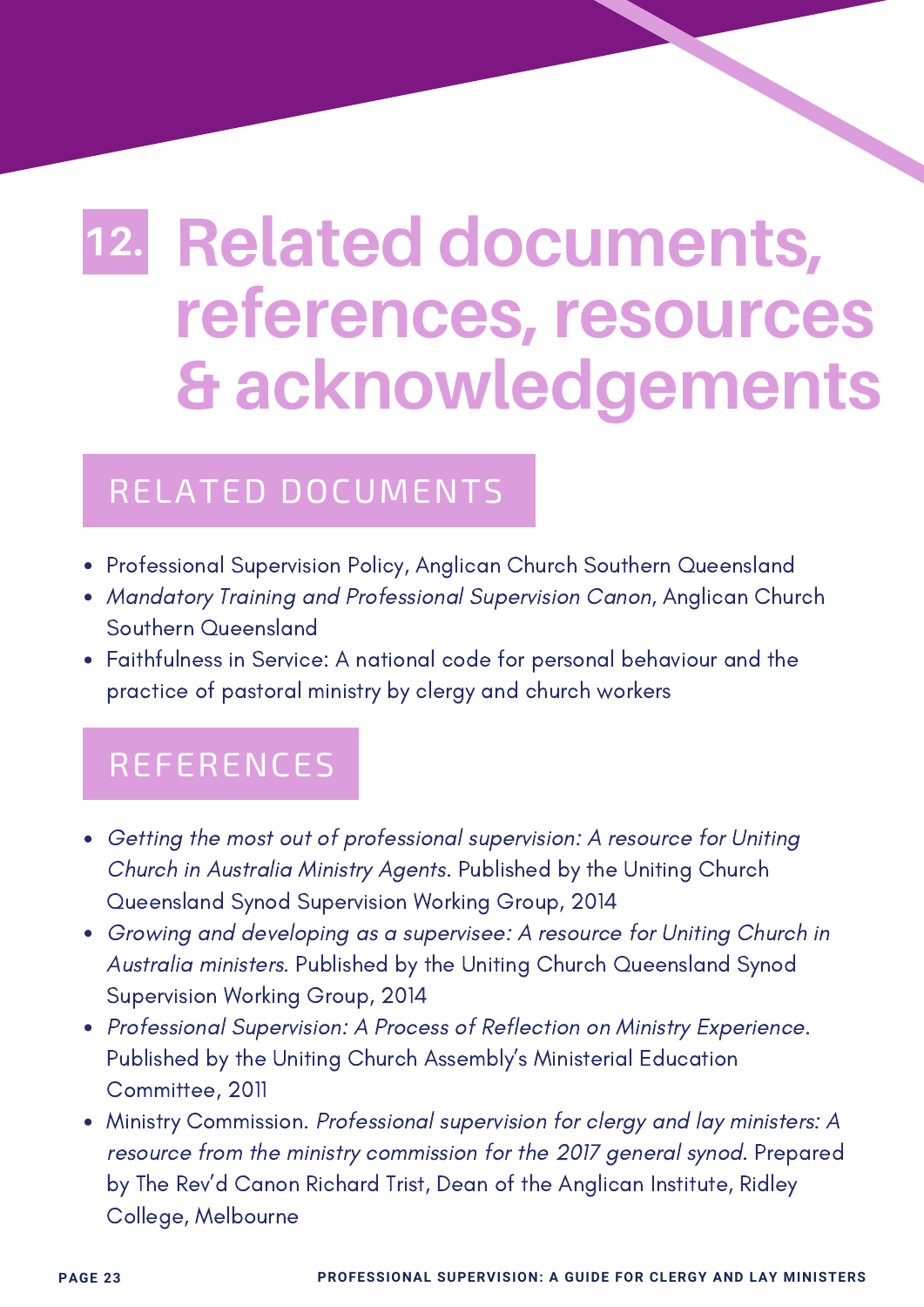#### RESOURCES

- Hawkins, P. and Shohet, R. Supervision in the Helping Professions. Buckingham: Open University Press, 2012. (This book provides more information about the 'seven-eyed model' and how it can support the supervision process.)
- Leach, J. and Patterson, M. Pastoral Supervision: A Handbook (Second Edition). London, SCM Press, 2015.
- The Australasian Association of Supervision website: https://www.supervision.org.au/ (This website offers a list of accredited supervisors and explains what supervision is, as well as offering other resources. You can also access the AAOS Code of Practice for supervisors on this website)

#### ACKNOWLEDGEMENTS

With grateful acknowledgment for the contributions of the following people and church organisation in the creation of this publication:

- The Uniting Church in Australia, Queensland Synod
- Jo-anne Brown
- The Rev'd Samuel Dow (Section 1 A brief theology of supervision).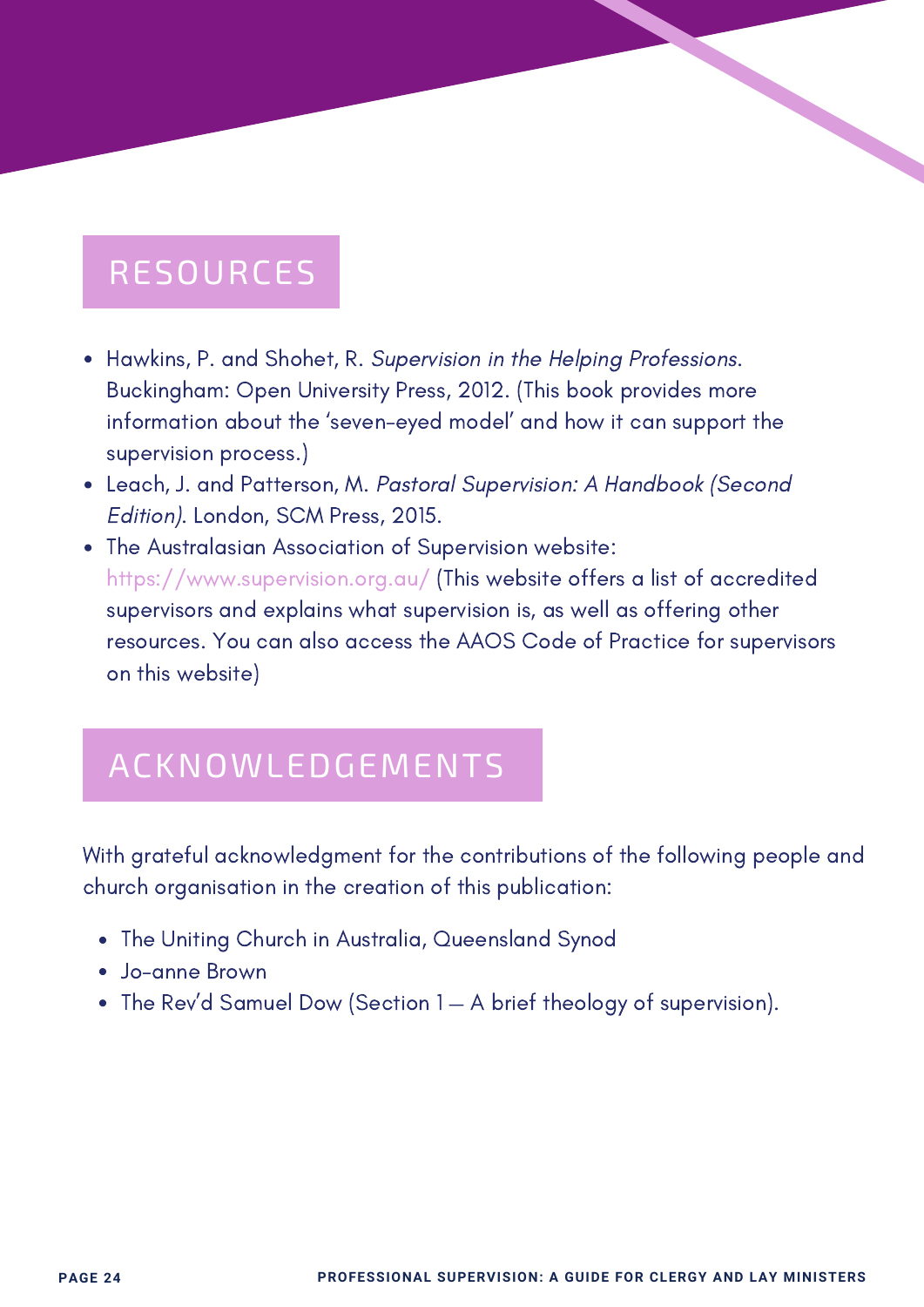# <span id="page-26-0"></span>**Appendix 1**

#### EXAMPLE SUPERVISION COVENANT/ AGREEMENT

The supervisor and supervisee should each retain a copy of the document.

#### This Covenant/Agreement is between

[Supervisee name] [Supervisee address] [Supervisee phone number] [Supervisee email address] and [Supervisor name] [Supervisor address] [Supervisor phone number] [Supervisor email address]

#### Supervision Arrangements

This Covenant/Agreement is for Professional Supervision sessions beginning on [inser date] and concluding on [insert date].

We have agreed to meet every [insert interval e.g. four weeks, six weeks etc], with the first session starting on [insert date] at a fee of [insert fee details e.g. amount in \$, N/A, or waived].

#### Confidentiality and Disclosure Information

The Supervisor is bound by the ethical standards policies of his/her professional organisations. Supervisee confidentiality is maintained, except where the information shared relates to a matter subject to mandatory reporting, or in situations where there are reasonable grounds to believe that some risk to a person or persons is involved. On such occasions, the supervisee will be advised of the action required by the supervisor.

#### **Signed**

**PAGE 25 PROFESSIONAL SUPERVISION: A GUIDE FOR CLERGY AND LAY MINISTERS**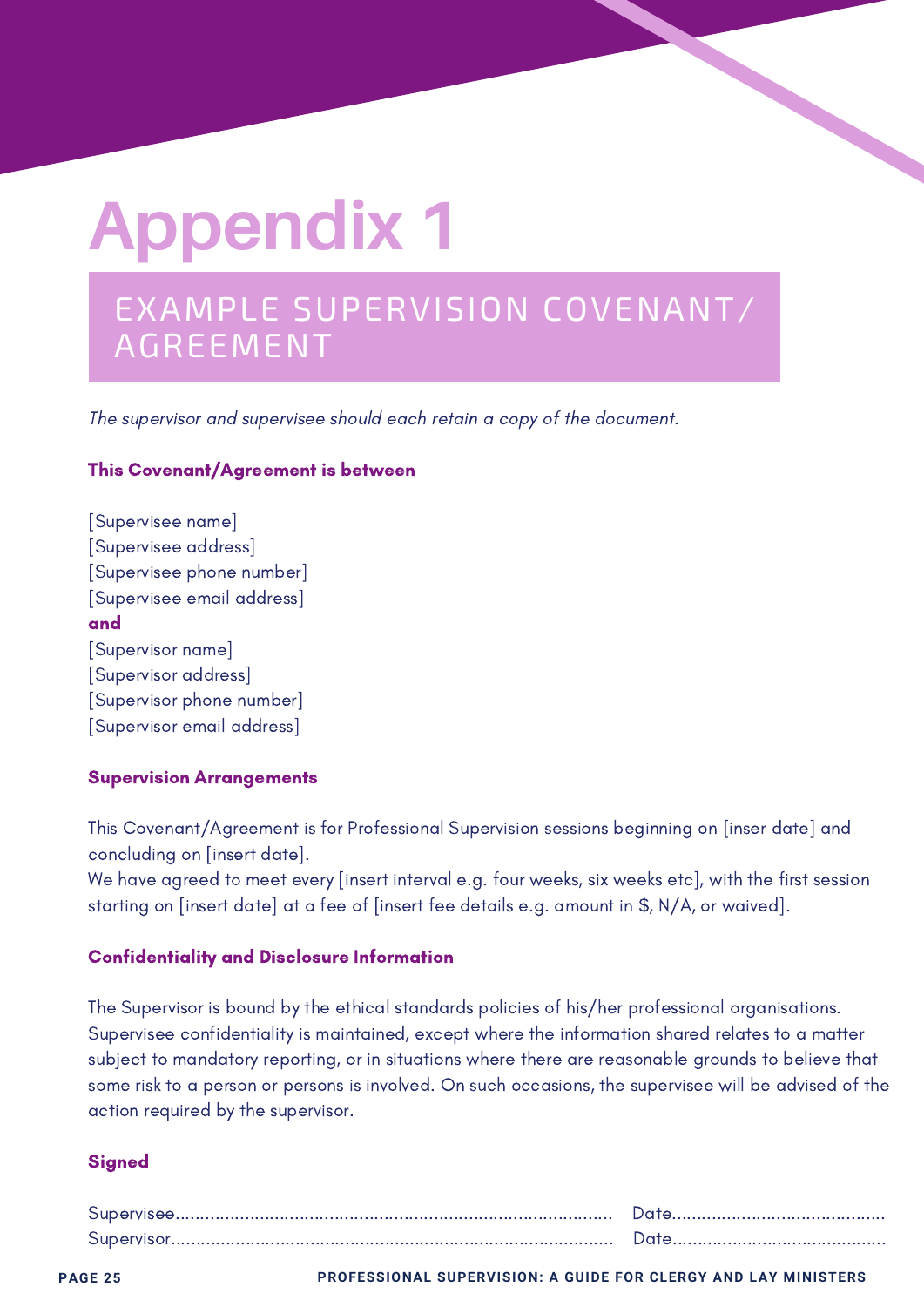# <span id="page-27-0"></span>**Appendix 2**

### PREPARING FOR SUPERVISION

As people in ministry we are responsible for what we prayerfully prepare and present in supervision and for identifying what makes it important enough to spend time on and for what we choose not to share. Anything is appropriate that arises from actual experiences and can affect, or is affecting, the quality of our ministry. For instance, our role in a particular situation, priorities, time management, insights, people, committees or institutions, changes, pressures, needs.

Any one of the following may be useful in deciding what to focus on for the supervisory process:

- The most significant event in my ministry work since my last supervision is...
- This incident/concern keeps pushing itself back into my mind…
- I am aware of very strong feelings about something that has happened...
- When [this] happened it seemed to be a pattern repeating itself...
- I am so [tired, miserable, elated, inspired, challenged, worried]...
- I want to clarify where I stand on a particular issue...
- I want to know how this reflects my thinking about the nature of God...
- I want to stop something like [this] happening again...
- I want to get something like [this] to happen more often...
- I seem to keep avoiding/putting off...
- It is time to establish or review or evaluate my Supervision Covenant...

When we commence a supervision session, we need to be able to say:

- In ministry at the moment, I feel...
- This specific pastoral incident occurred…

- This is my question or challenge...
- This is what I want as an outcome…

Supervision works best if:

- We are open and honest.
- Trust and confidentiality are guaranteed.
- We report our behaviour, observations, reactions and feelings accurately.
- We accept feedback.
- We monitor our feelings and responses (including our need to justify, explain).
- We remember that what happens in supervision is our responsibility.
- We discern God's presence and purpose.
- We remember that the purpose of the whole undertaking is to enhance the ministry we offer.
- We integrate our practice into our faith stance or our ministry with our theology.  $^{\mathrm{ll}}$

 $^{\text{11}}$ Hawkins, P. and Shohet, R. *Supervision in the Helping Professions*. Buckingham: Open University Press, 2012